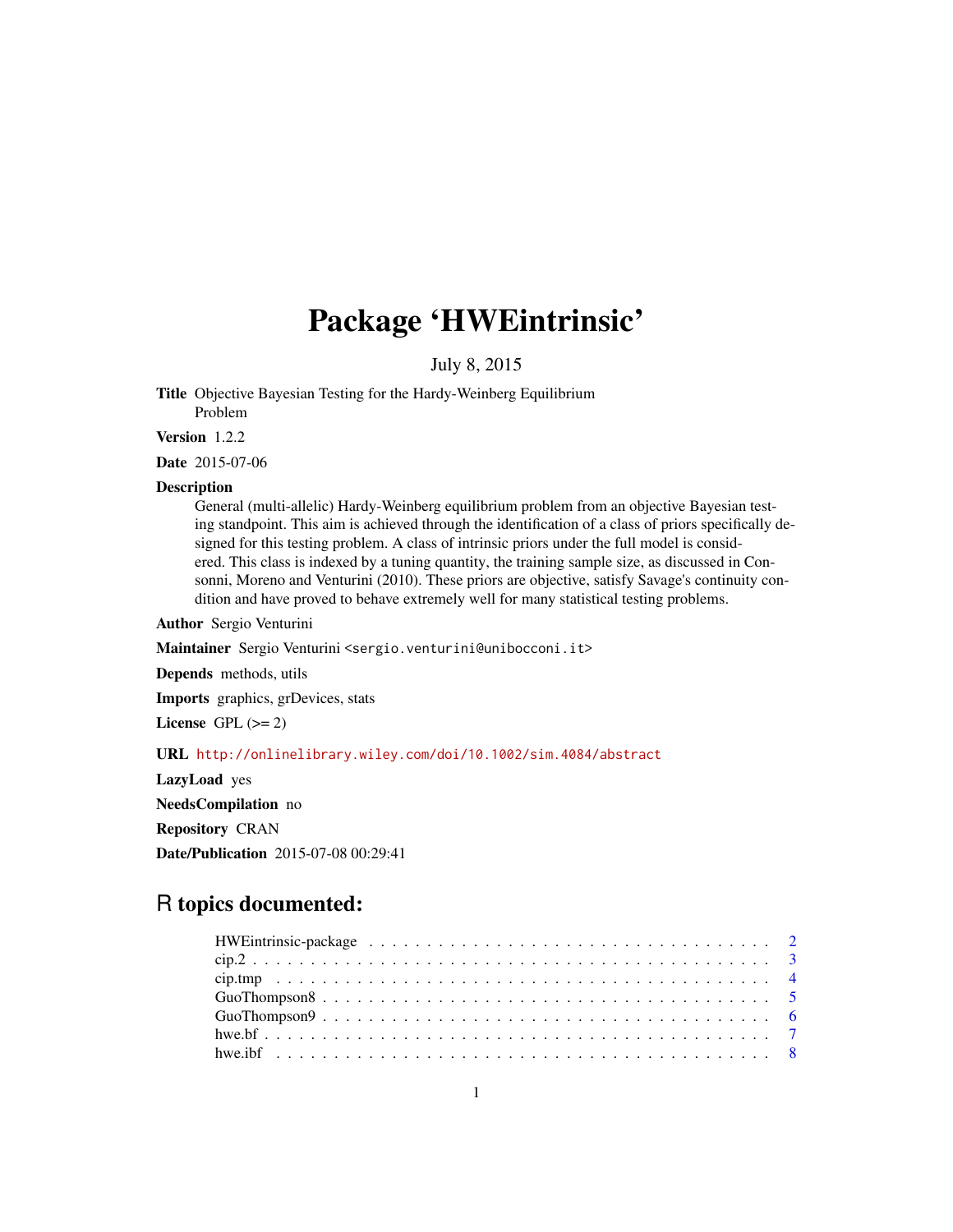<span id="page-1-0"></span>

| Index | 26 |
|-------|----|

HWEintrinsic-package *Hardy-Weinberg Equilibrium Testing using an Objective Bayesian Approach*

## Description

This package implements the intrinsic prior methodology to the problem of testing whether a population is in the Hardy-Weinberg equilibrium. The class of intrinsic priors under the full model is indexed by a tuning quantity, the training sample size. The analysis is robust if the decision of rejecting the null hypothesis does not change as the intrinsic prior varies over this class.

## Details

| Package:  | <b>HWEintrinsic</b> |
|-----------|---------------------|
| Type:     | Package             |
| Version:  | 12                  |
| Date:     | 2011-05-04          |
| License:  | GPL 2 or greater    |
| LazyLoad: | yes                 |

The package is loaded with the usual library(HWEintrinsic) command. The most important functions are [hwe.ibf](#page-7-1), [hwe.ibf.mc](#page-9-1), and [hwe.ibf.plot](#page-10-1). It contains also few data sets which have been extensively used in the literature.

## Author(s)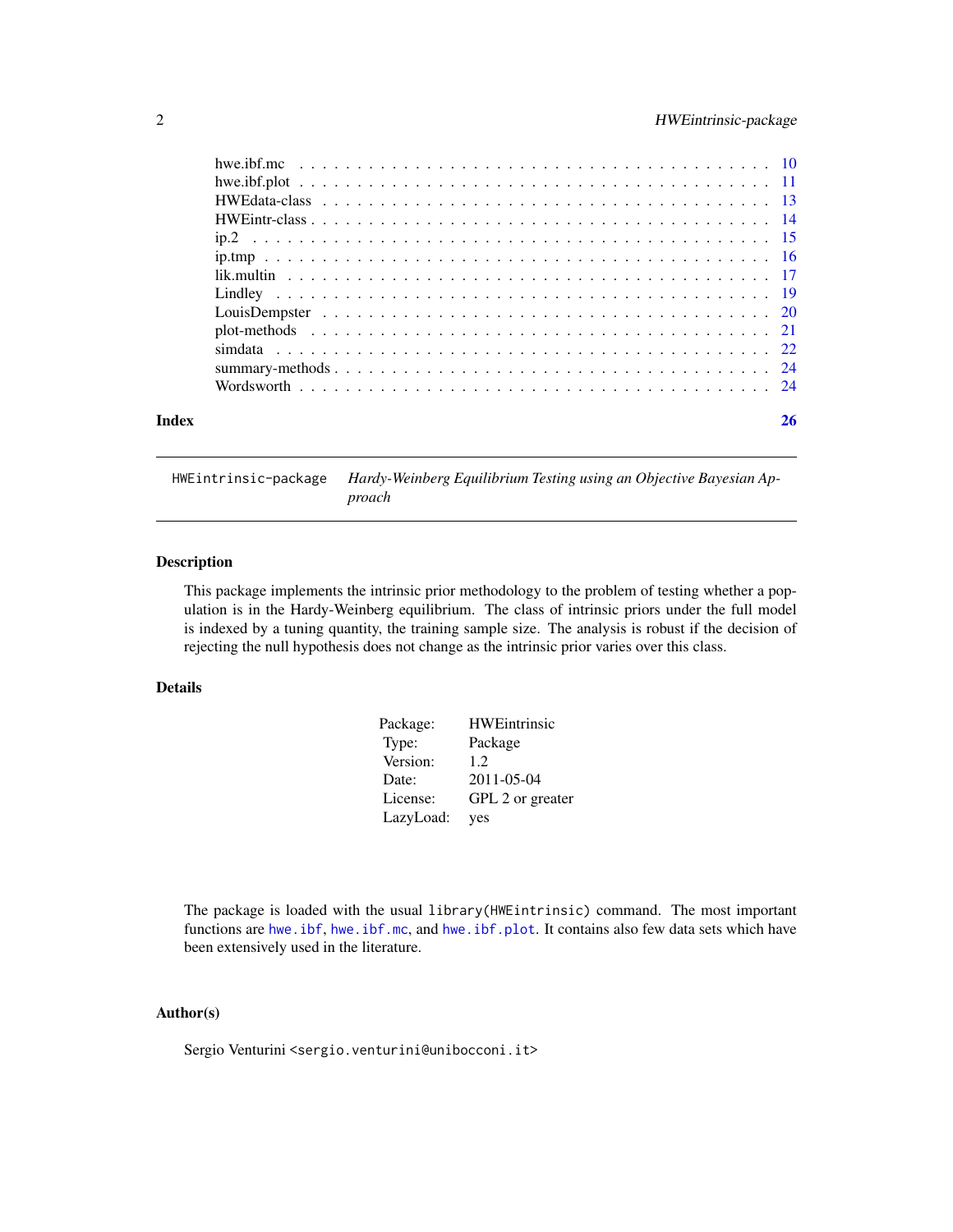#### <span id="page-2-0"></span> $\frac{\text{clip.2}}{3}$

## References

Consonni, G., Moreno, E., and Venturini, S. (2011). "Testing Hardy-Weinberg equilibrium: an objective Bayesian analysis". Statistics in Medicine, 30, 62–74. [http://onlinelibrary.wiley.](http://onlinelibrary.wiley.com/doi/10.1002/sim.4084/abstract) [com/doi/10.1002/sim.4084/abstract](http://onlinelibrary.wiley.com/doi/10.1002/sim.4084/abstract)

#### See Also

[hwe.ibf](#page-7-1), [hwe.ibf.mc](#page-9-1), [hwe.ibf.plot](#page-10-1), [hwe.bf](#page-6-1).

<span id="page-2-1"></span>cip.2 *Graph of the Conditional Intrinsic Prior for a Two Alleles Dataset*

## Description

This function produces the 3D plot for the conditional intrinsic prior based on a sample of two alleles data as described in Consonni et al. (2011).

## Usage

cip.2(t, p, k = 30)

## Arguments

| training sample size.                                                              |
|------------------------------------------------------------------------------------|
| allele frequency used to condition the prior upon.                                 |
| number of grid points for the alleles frequencies at which the prior is evaluated. |

## Value

No object is returned by this function.

## Note

This function provides the plot of the conditional intrinsic prior only for two alleles data.

## Author(s)

Sergio Venturini <sergio.venturini@unibocconi.it>

## References

Consonni, G., Moreno, E., and Venturini, S. (2011). "Testing Hardy-Weinberg equilibrium: an objective Bayesian analysis". Statistics in Medicine, 30, 62–74. [http://onlinelibrary.wiley.](http://onlinelibrary.wiley.com/doi/10.1002/sim.4084/abstract) [com/doi/10.1002/sim.4084/abstract](http://onlinelibrary.wiley.com/doi/10.1002/sim.4084/abstract)

## See Also

[ip.2](#page-14-1), [plot-methods](#page-20-1).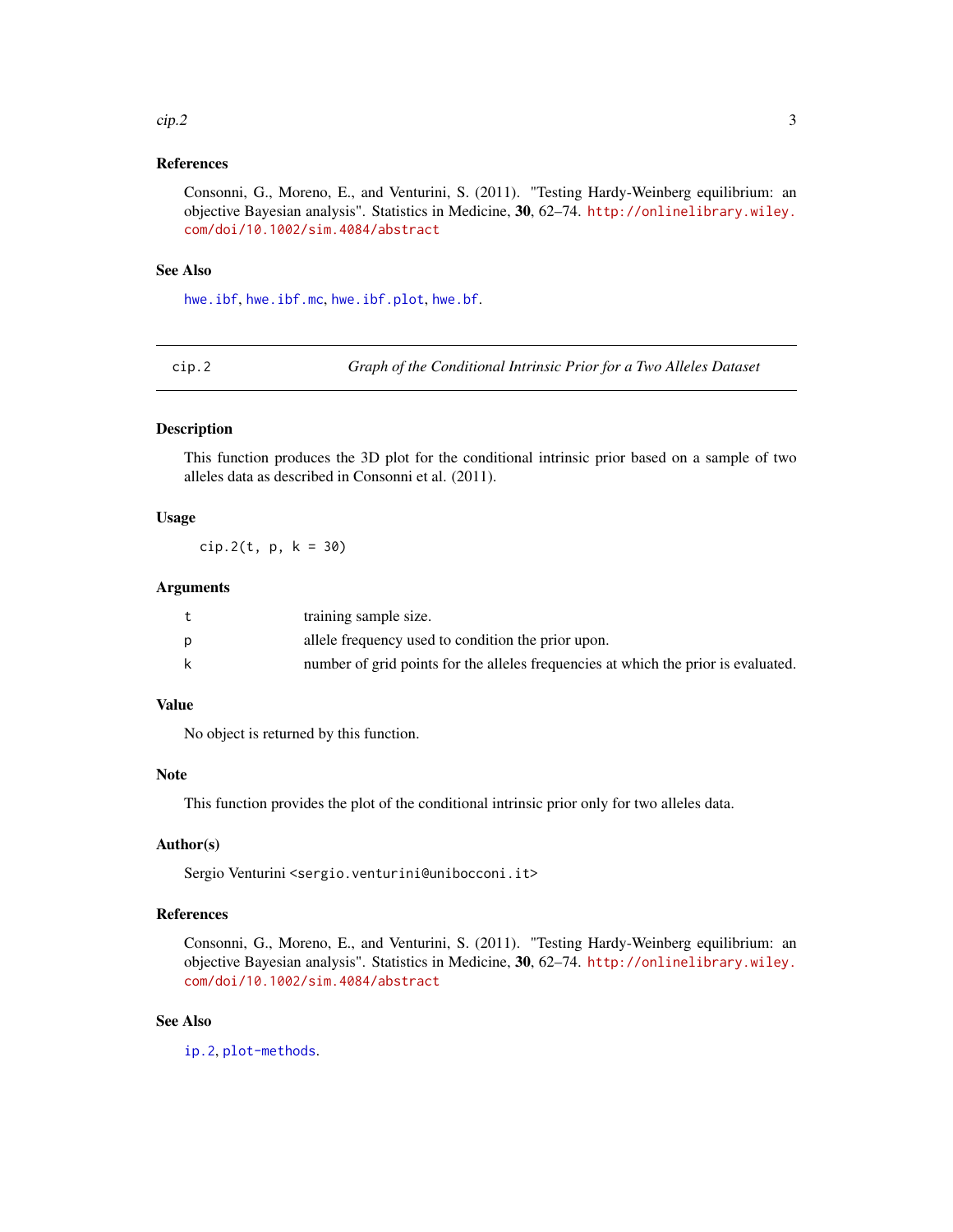## Examples

```
## Not run:
# ATTENTION: the following code may take a long time to run! #
### The following code reproduces Figure 1 in Consonni et al. (2011) ###
p \le -0.5t < -5cip.2(t, p, 30)
t < -30cip.2(t, p, 50)
## End(Not run)
```

| cip.tmp | Utility Function |  |  |
|---------|------------------|--|--|
|---------|------------------|--|--|

## Description

This function provides the calculations needed to plot the conditional intrinsic prior based for a two alleles dataset as described in Consonni et al. (2011).

## Usage

cip.tmp(p11, p21, t, p)

## Arguments

| p11 | gentotype proportion for the alleles pair $A_1A_1$ . |
|-----|------------------------------------------------------|
| p21 | gentotype proportion for the alleles pair $A_2A_1$ . |
| t.  | training sample size.                                |
| D   | allele frequency used to condition the prior upon.   |

## Value

cip.tmp returns the value of the conditional intrinsic prior evaluated at the arguments values.

## Author(s)

Sergio Venturini <sergio.venturini@unibocconi.it>

## References

Consonni, G., Moreno, E., and Venturini, S. (2011). "Testing Hardy-Weinberg equilibrium: an objective Bayesian analysis". Statistics in Medicine, 30, 62–74. [http://onlinelibrary.wiley.](http://onlinelibrary.wiley.com/doi/10.1002/sim.4084/abstract) [com/doi/10.1002/sim.4084/abstract](http://onlinelibrary.wiley.com/doi/10.1002/sim.4084/abstract)

## See Also

[cip.2](#page-2-1), [plot-methods](#page-20-1).

<span id="page-3-0"></span>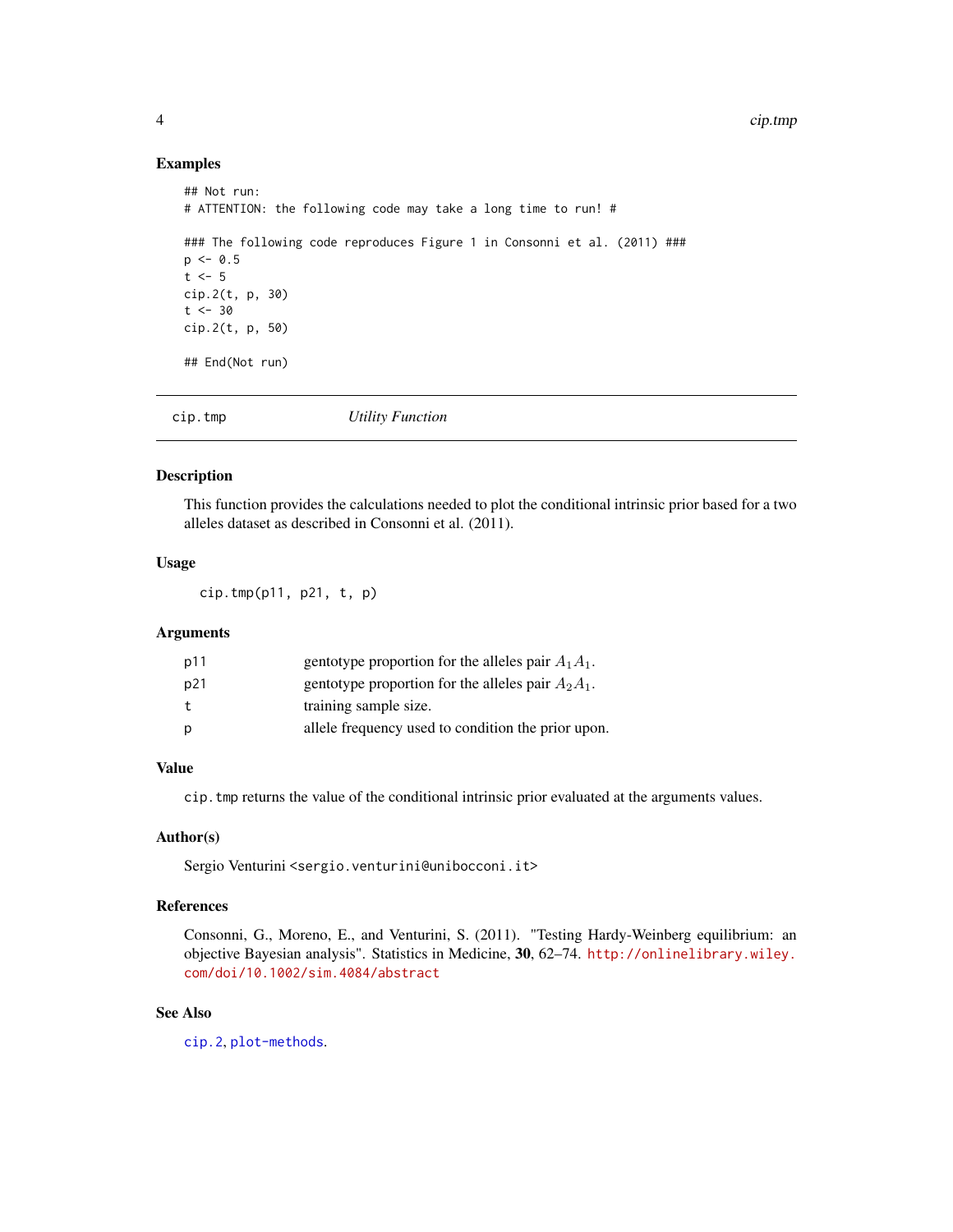<span id="page-4-0"></span>

#### **Description**

A sample of size  $n = 30$  of genotype frequencies from a population of  $r = 8$  alleles simulated under the Hardy-Weinberg equilibrium when the underlying gene frequencies are (.2, .2, .2, .2, .05, .05, .05, .05); see Guo and Thompson (1992), Example 2.

## Usage

data(GuoThompson8)

## Format

An object of class [HWEdata](#page-12-1).

## Source

Guo, S.W. and Thompson, E.A. (1992), "Performing the Exact Test of Hardy-Weinberg Proportion for Multiple Alleles". Biometrics, Vol. 48, No. 2, 361-372.

## References

Consonni, G., Moreno, E., and Venturini, S. (2011). "Testing Hardy-Weinberg equilibrium: an objective Bayesian analysis". Statistics in Medicine, 30, 62–74. [http://onlinelibrary.wiley.](http://onlinelibrary.wiley.com/doi/10.1002/sim.4084/abstract) [com/doi/10.1002/sim.4084/abstract](http://onlinelibrary.wiley.com/doi/10.1002/sim.4084/abstract)

```
# Example 1 #
## Not run:
# ATTENTION: the following code may take a long time to run! #
data(GuoThompson8)
plot(GuoThompson8)
n <- sum(GuoThompson8@data.vec, na.rm = TRUE)
out \le hwe.ibf.mc(GuoThompson8, t = n/2, M = 100000, verbose = TRUE)
summary(out, plot = TRUE)
## End(Not run)
# Example 2 #
## Not run:
# ATTENTION: the following code may take a long time to run! #
M < -300000f \leq -\text{seq}(0.1, 1, 0.05)
```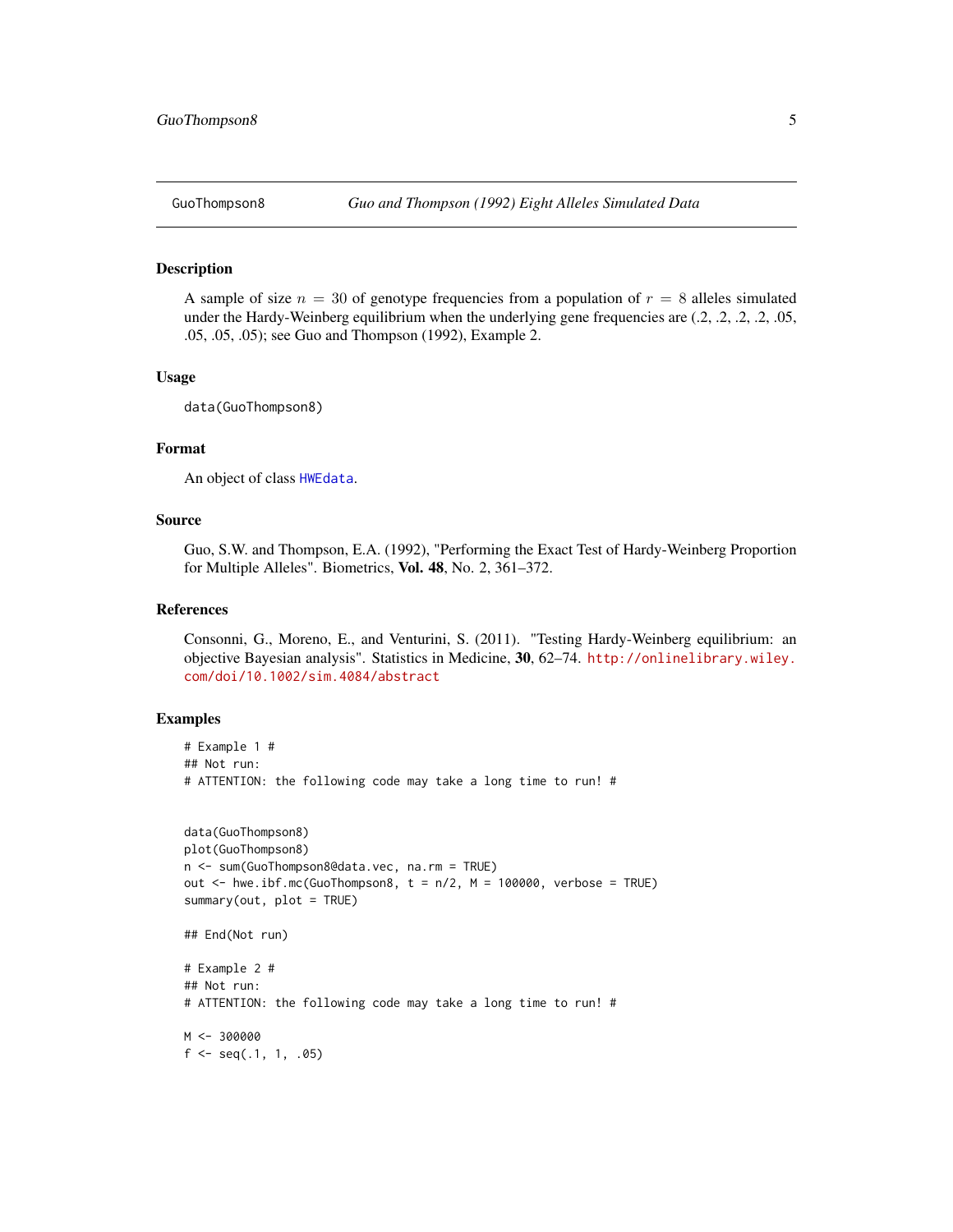```
n <- sum(GuoThompson8@data.vec, na.rm = TRUE)
out \leq hwe.ibf.plot(y = GuoThompson8, t.vec = round(f*n), M = M)
## End(Not run)
```
GuoThompson9 *Guo and Thompson (1992) Nine Alleles Data*

## Description

These data are extracted (Guo and Thompson, 1992) from the Rhesus data in Cavalli-Sforza and Bodmer (1971). They consists of information on 8297 individuals with  $r = 9$  groups.

## Usage

data(GuoThompson9)

#### Format

An object of class [HWEdata](#page-12-1).

## Source

Guo, S.W. and Thompson, E.A. (1992), "Performing the Exact Test of Hardy-Weinberg Proportion for Multiple Alleles". Biometrics, Vol. 49, No. 2, 361–372.

#### References

Cavalli-Sforza, L. and Bodmer, W. (1971), "The Genetics of Human Populations". W.H. Freeman and Company, San Francisco. Consonni, G., Moreno, E., and Venturini, S. (2011). "Testing Hardy-Weinberg equilibrium: an objective Bayesian analysis". Statistics in Medicine, 30, 62–74. [http:](http://onlinelibrary.wiley.com/doi/10.1002/sim.4084/abstract) [//onlinelibrary.wiley.com/doi/10.1002/sim.4084/abstract](http://onlinelibrary.wiley.com/doi/10.1002/sim.4084/abstract)

```
# Example 1 #
## Not run:
# ATTENTION: the following code may take a long time to run! #
data(GuoThompson9)
plot(GuoThompson9)
n <- sum(GuoThompson9@data.vec, na.rm = TRUE)
out \leq hwe.ibf.mc(GuoThompson9, t = n/2, M = 100000, verbose = TRUE)
summary(out, plot = TRUE)
## End(Not run)
# Example 2 #
## Not run:
```
<span id="page-5-0"></span>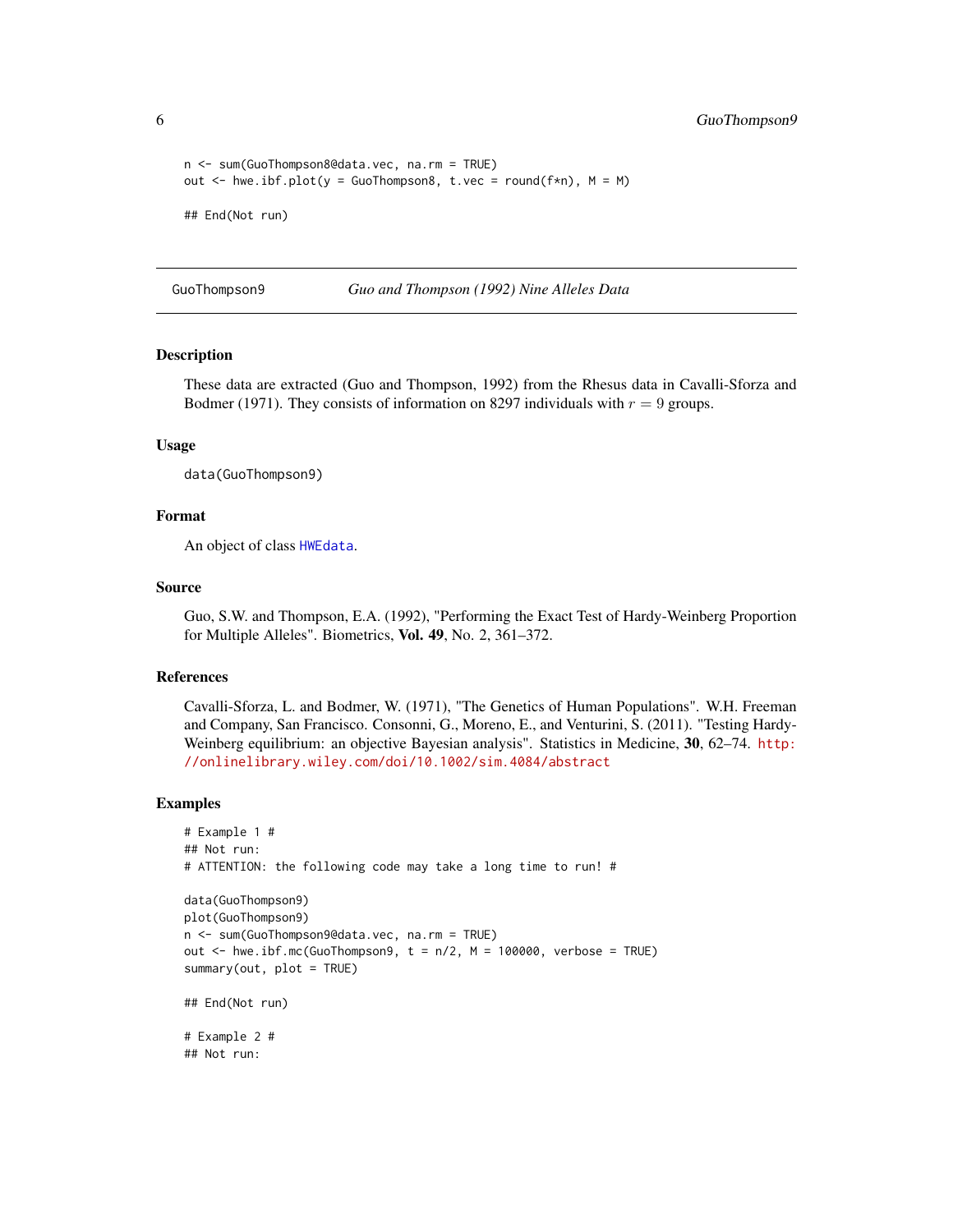#### <span id="page-6-0"></span>hwe.bf 7

```
# ATTENTION: the following code may take a long time to run! #
M < -300000f \leftarrow \text{seq}(.1, 1, .05)n <- sum(GuoThompson9@data.vec, na.rm = TRUE)
out \leq hwe.ibf.plot(y = GuoThompson9, t.vec = round(f*n), M = M)
## End(Not run)
```
<span id="page-6-1"></span>hwe.bf *Standard Bayes Factor for the Hardy-Weinebrg Testing Problem*

#### Description

This function provides the calculations for obtaining the standard Bayes factor for the Hardy-Weinberg testing problem. It implements a common default prior (constant) for both the null and the alternative models.

#### Usage

hwe.bf(y)

#### Arguments

y an object of [class](#page-0-0) ["HWEdata"](#page-12-1).

## Value

hwe.bf returns the standard Bayes Factor value for the Hardy-Weinberg testing problem (see the references for the details).

## Note

The Bayes factor computed here is for the unrestricted model  $(M_1)$  against the Hardy-Weinberg case  $(M_0)$ .

## Author(s)

Sergio Venturini <sergio.venturini@unibocconi.it>

## References

Consonni, G., Moreno, E., and Venturini, S. (2011). "Testing Hardy-Weinberg equilibrium: an objective Bayesian analysis". Statistics in Medicine, 30, 62–74. [http://onlinelibrary.wiley.](http://onlinelibrary.wiley.com/doi/10.1002/sim.4084/abstract) [com/doi/10.1002/sim.4084/abstract](http://onlinelibrary.wiley.com/doi/10.1002/sim.4084/abstract)

## See Also

[hwe.ibf](#page-7-1), [hwe.ibf.mc](#page-9-1), [hwe.ibf.plot](#page-10-1).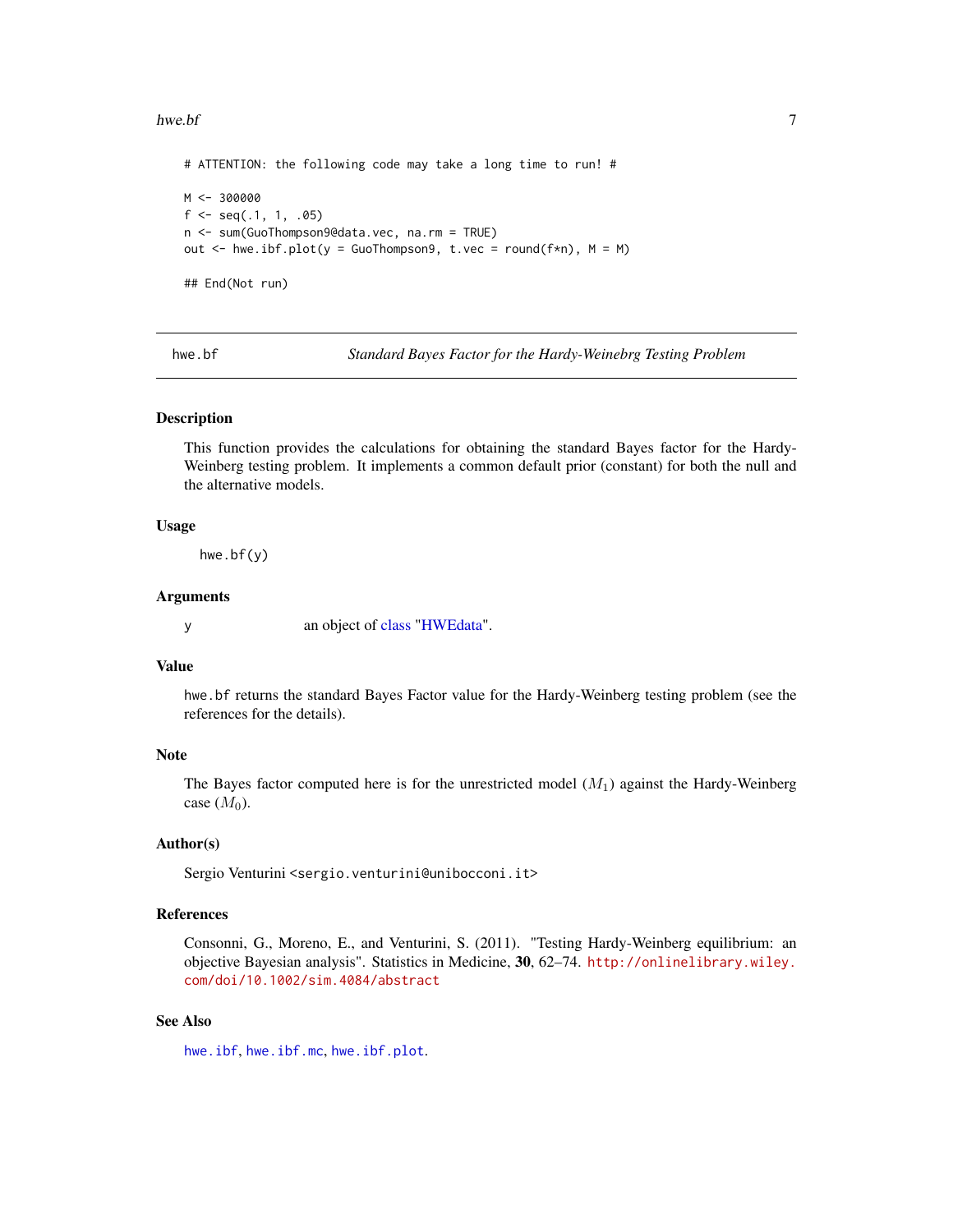#### Examples

```
# Example 1 #
data(GuoThompson8)
plot(GuoThompson8)
hwe.bf(GuoThompson8)
# Example 2 #
data(LouisDempster)
plot(LouisDempster)
```

```
hwe.bf(LouisDempster)
```
<span id="page-7-1"></span>

| hwe.ibf |        | Testing Hardy-Weinberg Equilibrium Using an Intrinsic Prior Ap- |  |  |  |
|---------|--------|-----------------------------------------------------------------|--|--|--|
|         | proach |                                                                 |  |  |  |

## Description

This function implements the exact calculation of the Bayes factor based on intrinsic priors for the Hardy-Weinberg testing problem as described in Consonni et al. (2011).

#### Usage

hwe.ibf(y, t)

#### Arguments

| an object of class "HWEdata". |
|-------------------------------|
| training sample size.         |

## Details

This function implements the exact formula for the Bayes factor based on intrinsic priors.

#### Value

hwe.ibf returns the value of the Bayes factor based on intrinsic priors.

## Note

The Bayes factor computed here is for the unrestricted model  $(M_1)$  against the Hardy-Weinberg case  $(M_0)$ . This function provides the output only for the two alleles case.

## Author(s)

<span id="page-7-0"></span>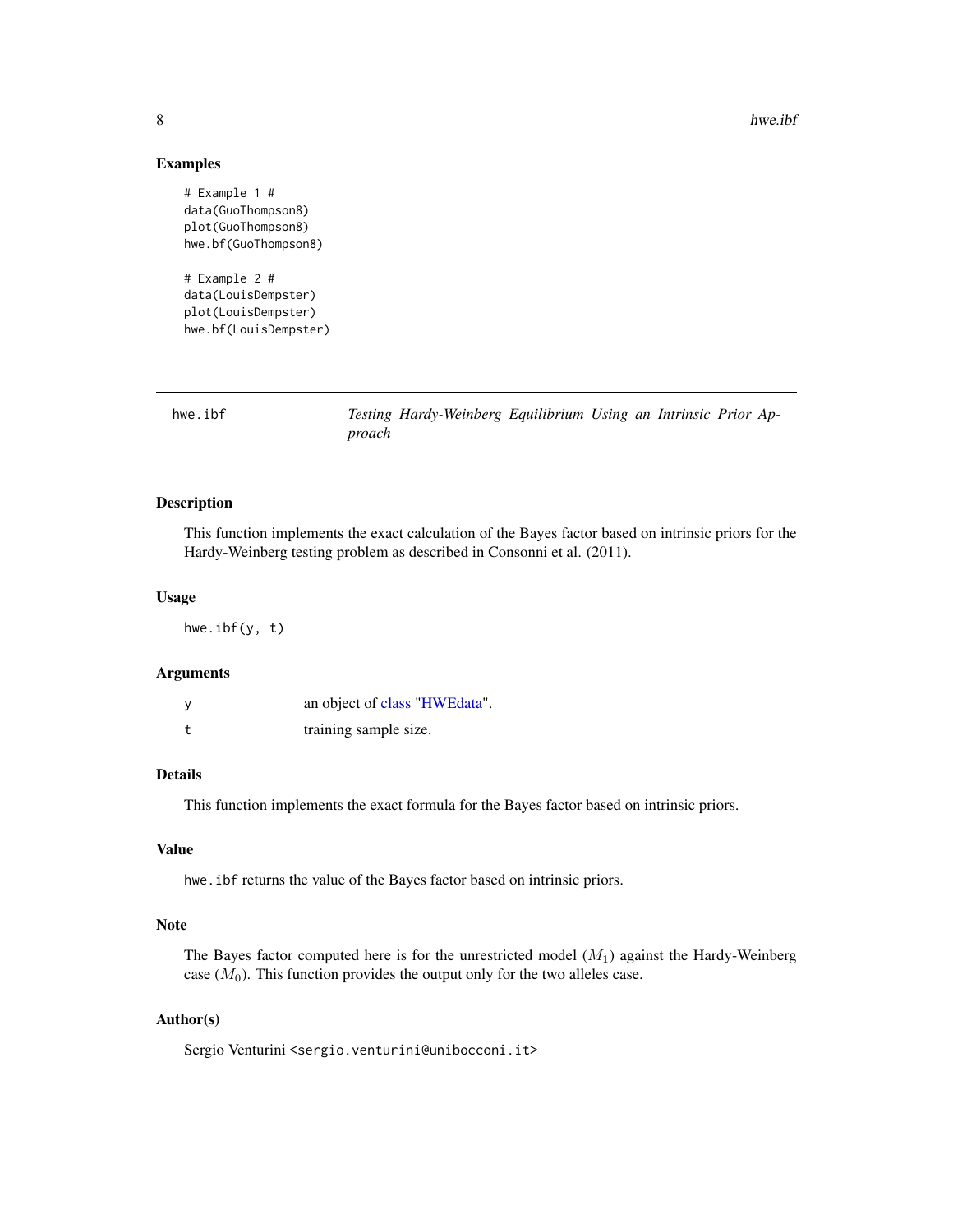#### <span id="page-8-0"></span>hwe.ibf 9

#### References

Consonni, G., Moreno, E., and Venturini, S. (2011). "Testing Hardy-Weinberg equilibrium: an objective Bayesian analysis". Statistics in Medicine, 30, 62–74. [http://onlinelibrary.wiley.](http://onlinelibrary.wiley.com/doi/10.1002/sim.4084/abstract) [com/doi/10.1002/sim.4084/abstract](http://onlinelibrary.wiley.com/doi/10.1002/sim.4084/abstract)

## See Also

[hwe.ibf.plot](#page-10-1), [hwe.ibf.mc](#page-9-1).

#### Examples

```
## Not run:
# ATTENTION: the following code may take a long time to run! #
data(Lindley)
hwe.ibf.exact <- Vectorize(hwe.ibf, "t")
f \leftarrow seq(.05, 1, .05)n <- sum(dataL1@data.vec, na.rm = TRUE)
# Dataset 1 #
plot(dataL1)
npp.exact \leq 1/(1 + \text{hw}. \text{ibf}.\text{exact}(\text{round}(f*n), y = \text{data}1))npp. std < -1/(1 + hwe. bf(dataL1))plot(f, npp.exact, type="l", lwd = 2, xlab = "f = t/n",
ylab = "Null posterior probability")
abline(h = npp.std, col = gray(.5), lty = "longdash")
# Dataset 2 #
plot(dataL2)
npp.exact <- 1/(1 + hwe.ibf.exact(round(f*n), y = dataL2))
npp.std \leq 1/(1 + hwe.bf(dataL2))plot(f, npp.exact, type="l", lwd = 2, xlab = "f = t/n",
ylab = "Null posterior probability")
abline(h = npp.std, col = gray(.5), lty = "longdash")# Dataset 3 #
plot(dataL3)
npp.exact <- 1/(1 + hwe.ibf.exact(round(f*n), y = dataL3))npp. std < -1/(1 + hwe.bf(dataL3))plot(f, npp.exact, type="l", lwd = 2, xlab = "f = t/n",
ylab = "Null posterior probability")
abline(h = npp.std, col = gray(.5), lty = "longdash")# Dataset 4 #
plot(dataL4)
npp.exact <- 1/(1 + hwe.ibf.exact(round(f*n), y = data[4])npp.std \leq 1/(1 + hwe.bf(dataL4))plot(f, npp.exact, type="l", lwd = 2, xlab = "f = t/n",
ylab = "Null posterior probability")
abline(h = npp.std, col = gray(.5), lty = "longdash")
```
## End(Not run)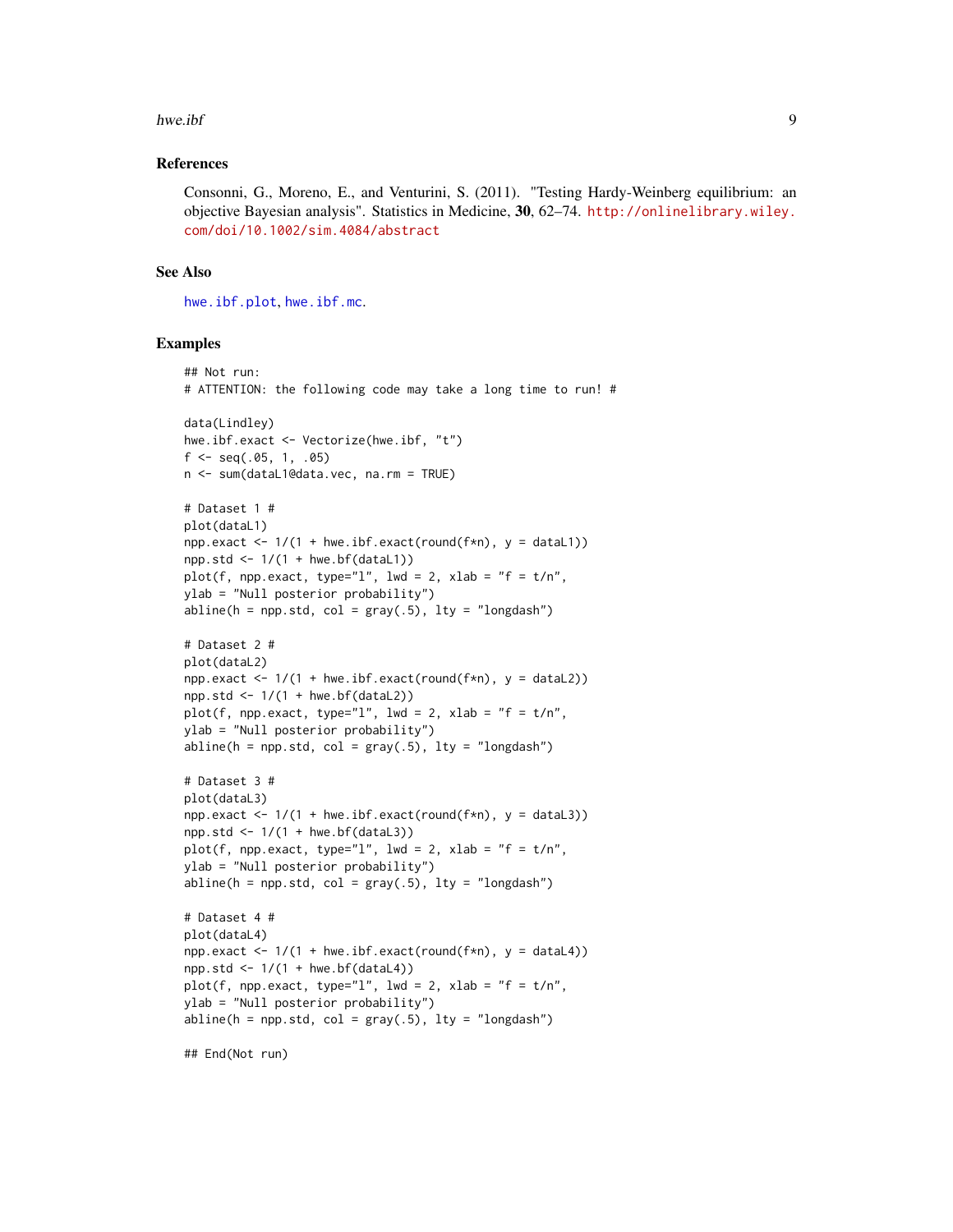<span id="page-9-1"></span><span id="page-9-0"></span>

## **Description**

This function implements the Monte Carlo estimation of the Bayes factor based on intrinsic priors for the Hardy-Weinberg testing problem as described in Consonni et al. (2011).

## Usage

hwe.ibf.mc(y,  $t$ ,  $M = 10000$ , verbose = TRUE)

#### Arguments

|         | an object of class "HWEdata".                                           |
|---------|-------------------------------------------------------------------------|
| t       | training sample size.                                                   |
| м       | number of Monte Carlo iterations.                                       |
| verbose | logical; if TRUE the function prints the detailed calculation progress. |

## Details

This function implements a Monte Carlo approximation using importance sampling of the Bayes factor based on intrinsic priors.

## Value

hwe.ibf.mc returns an object of the class ["HWEintr"](#page-13-1).

## Note

The Bayes factor computed here is for the unrestricted model  $(M_1)$  against the Hardy-Weinberg case  $(M_0)$ .

## Author(s)

Sergio Venturini <sergio.venturini@unibocconi.it>

## References

Consonni, G., Moreno, E., and Venturini, S. (2011). "Testing Hardy-Weinberg equilibrium: an objective Bayesian analysis". Statistics in Medicine, 30, 62–74. [http://onlinelibrary.wiley.](http://onlinelibrary.wiley.com/doi/10.1002/sim.4084/abstract) [com/doi/10.1002/sim.4084/abstract](http://onlinelibrary.wiley.com/doi/10.1002/sim.4084/abstract)

## See Also

[hwe.ibf](#page-7-1), [hwe.ibf.plot](#page-10-1).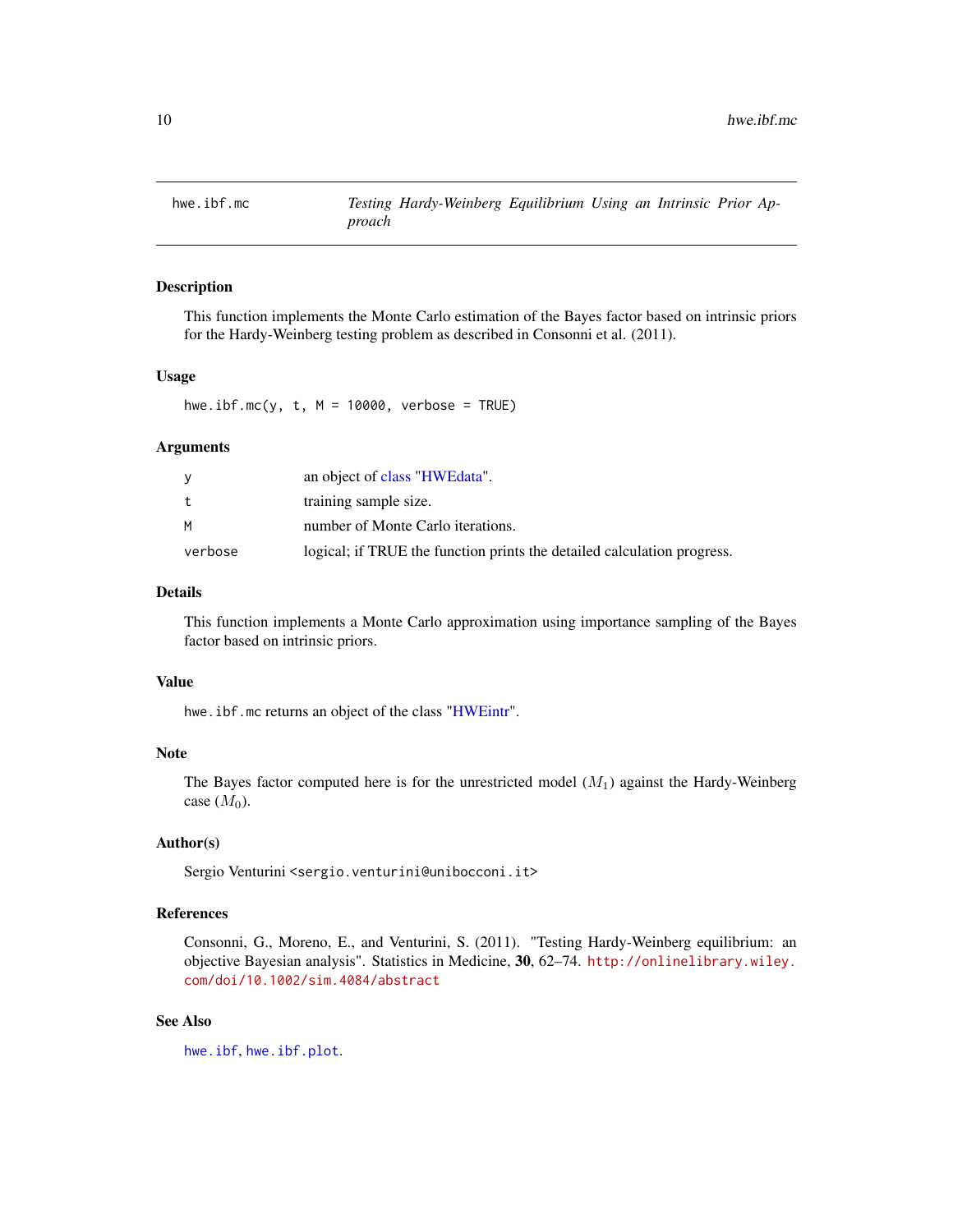## <span id="page-10-0"></span>hwe.ibf.plot 11

#### Examples

```
# Example 1 #
## Not run:
# ATTENTION: the following code may take a long time to run! #
data(GuoThompson9)
plot(GuoThompson9)
n <- sum(GuoThompson9@data.vec, na.rm = TRUE)
out \le hwe.ibf.mc(GuoThompson9, t = n/2, M = 100000, verbose = TRUE)
summary(out, plot = TRUE)
## End(Not run)
# Example 2 #
## Not run:
# ATTENTION: the following code may take a long time to run! #
M < -300000f \leftarrow \text{seq}(.1, 1, .05)n <- sum(GuoThompson9@data.vec, na.rm = TRUE)
out \leq hwe.ibf.plot(y = GuoThompson9, t.vec = round(f*n), M = M)
## End(Not run)
```
<span id="page-10-1"></span>hwe.ibf.plot *Plot of an Hardy-Weinberg Testing Analysis*

#### Description

Plot of the null posterior probability of a Hardy-Weinberg testing problem based on intrinsic priors as described in Consonni et al. (2011).

## Usage

hwe.ibf.plot(y, t.vec,  $M = 1e+05$ , bf = FALSE)

## Arguments

|       | an object of class "HWEdata".                                                 |
|-------|-------------------------------------------------------------------------------|
| t.vec | vector of training sample sizes.                                              |
| м     | number of Monte Carlo iterations.                                             |
| hf    | logical: if TRUE the plot reports the Bayes factor based on intrinsic priors. |

## Details

This function allows to create a plot of the null posterior probability versus a given set of training sample sizes. It simply performs a repeated analysis using [hwe.ibf.mc](#page-9-1) on each of the training sample sizes contained in t.vec.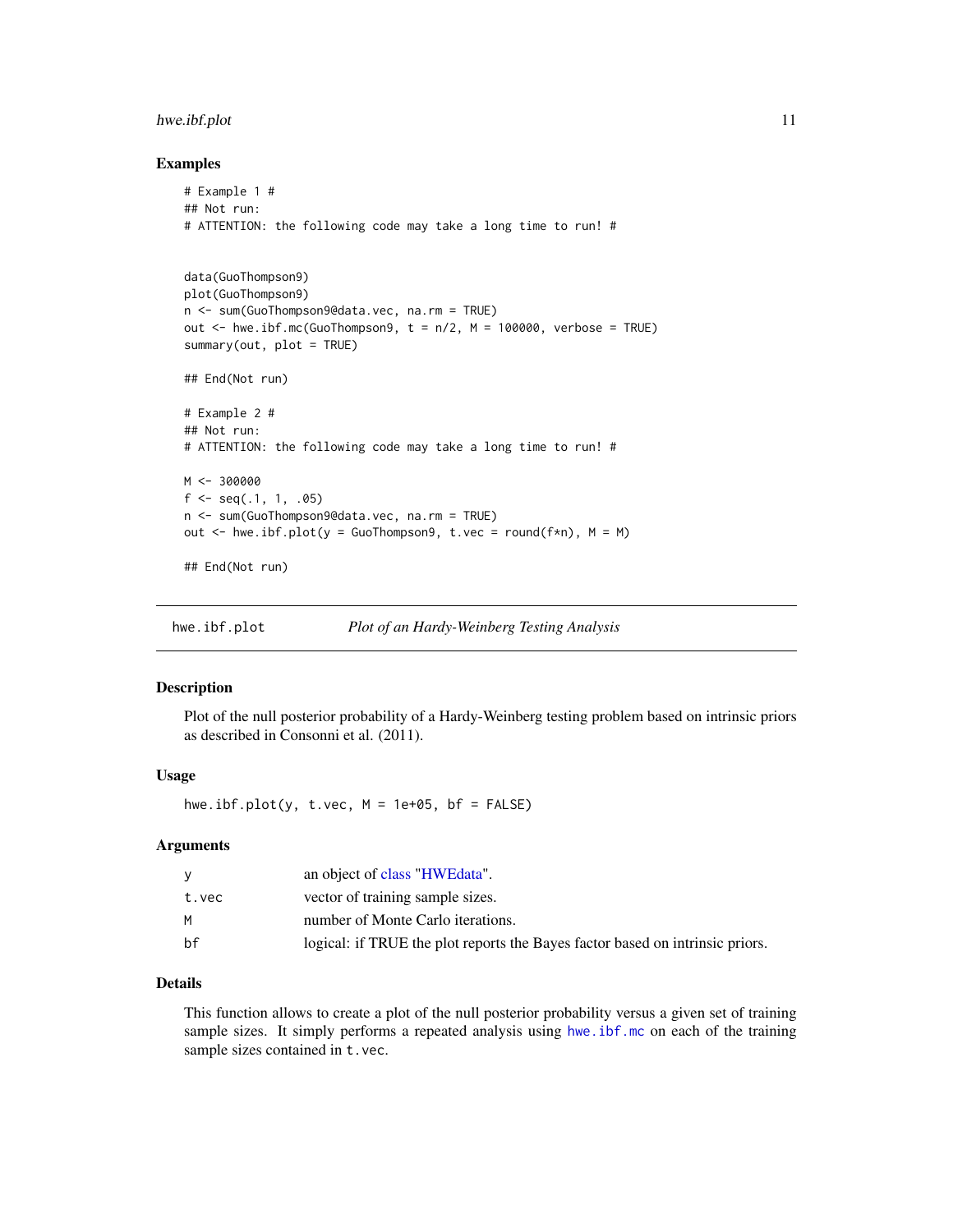## <span id="page-11-0"></span>Value

hwe. ibf.plot returns as the output an invisible list with the following components:

| mс    | matrix containing the Monte Carlo estimates of the Bayes factor and the null<br>posterior probability for each training sample size in t.vec.                                    |
|-------|----------------------------------------------------------------------------------------------------------------------------------------------------------------------------------|
| std   | vector containing the standard Bayes factor and the null posterior probability for<br>the data in hand.                                                                          |
| exact | matrix containing the exact values of the Bayes factor and the null posterior<br>probability for each training sample size in t.vec; available only for the two<br>alleles case. |

## Note

The Bayes factor computed here is for the unrestricted model  $(M_1)$  against the Hardy-Weinberg case  $(M_0)$ .

## Author(s)

Sergio Venturini <sergio.venturini@unibocconi.it>

## References

Consonni, G., Moreno, E., and Venturini, S. (2011). "Testing Hardy-Weinberg equilibrium: an objective Bayesian analysis". Statistics in Medicine, 30, 62–74. [http://onlinelibrary.wiley.](http://onlinelibrary.wiley.com/doi/10.1002/sim.4084/abstract) [com/doi/10.1002/sim.4084/abstract](http://onlinelibrary.wiley.com/doi/10.1002/sim.4084/abstract)

## See Also

[hwe.ibf](#page-7-1), [hwe.ibf.mc](#page-9-1).

```
# The following code reproduces Figure 4 in Consonni et al. (2011) #
## Not run:
# ATTENTION: it may take a long time to run! #
data(simdata)
n <- sum(dataset1@data.vec, na.rm = TRUE)
f \leftarrow c(.1,.5,1)t < - round(f * n)
p11 <- p21 <- seq(0,1,length.out=100)
ip <- array(NA,c(length(f),length(p11),length(p21)))
for (k in 1:length(f)) {
ip[k, ] \leftarrow outer(X = p11, Y = p21, FUN = Vectorize(ip.tmp), t[k])print(paste(k," / ",length(f),sep=""), quote = FALSE)
}
r <- 2
R < -r*(r + 1)/21 < -4
```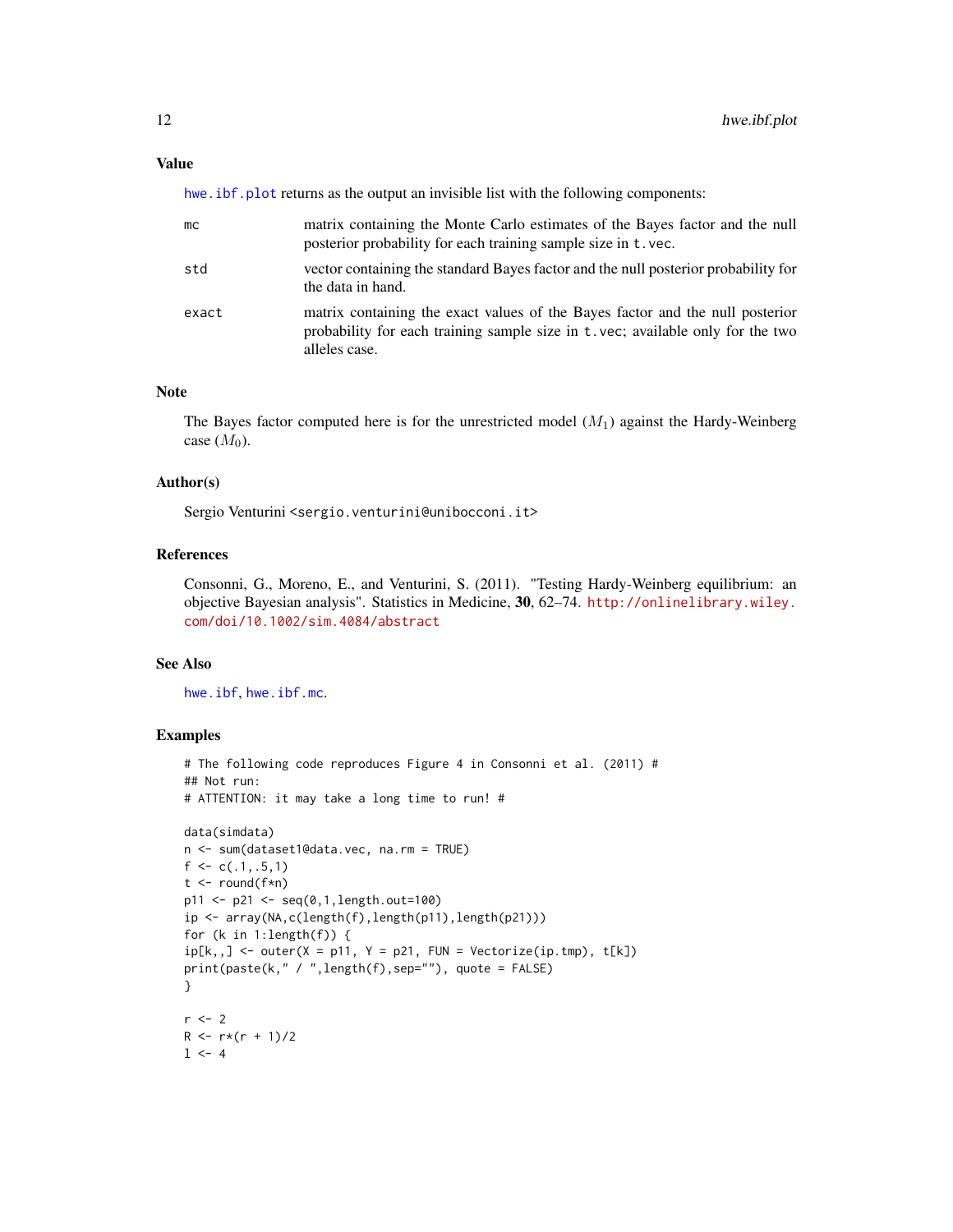## <span id="page-12-0"></span>HWEdata-class 13

```
tables \leq matrix(NA, nrow = R, ncol = 1)
tables[, 1] <- dataset1@data.vec
tables[, 2] <- dataset2@data.vec
tables[, 3] <- dataset3@data.vec
tables[, 4] <- dataset4@data.vec
lik <- array(NA, c(l, length(p11), length(p21)))
M <- 300000
par(mfrow = c(4, 4))
for (k in 1:l) {
y <- new("HWEdata", data = tables[, k])
lik[k,,] <- lik.multin(y, p11, p21)
nlev <- 10
for (q in 1:length(f)) {
contour(p11, p21, ip[q, ,], xlab = expression(p[11]),ylab = expression(p[21]), nlevels = nlev, col = gray(0),
main = ", cex.axis = 1.75, cex.lab = 1.75, labcex = 1.4)
lines(p11^2, 2*pi1*(1 - p11), 1ty = "longdash", col = gray(0), 1wd = 2)contour(p11, p21, lik[k, ,], nlevels = nlev, add = TRUE,col = gray(.7), labcex = 1.2)
abline(a = 1, b = -1, lty = 3, col = gray(.8))
}
hwe.ibf.plot(y = y, t.vec = seq(1,n,1), M = M)
}
```

```
## End(Not run)
```
HWEdata-class *Class "HWEdata". Data specification for the Hardy-Weinberg Testing Problem Using the Intrinsic Prior Approach.*

## <span id="page-12-1"></span>**Description**

This class encapsulates the data specification for a Bayesian objective analysis via intrinsic priors of the Hardy-Weinberg Testing Problem as described in Consonni et al. (2011).

#### Objects from the Class

Objects can be created by calls of the form new("HWEdata", data), where data are the data in vector form.

## **Slots**

data.mat: Object of class "matrix"; data in matrix form.

size: Object of class "numeric"; number of alleles included in the data.

data.vec: Object of class "numeric"; data in vector form.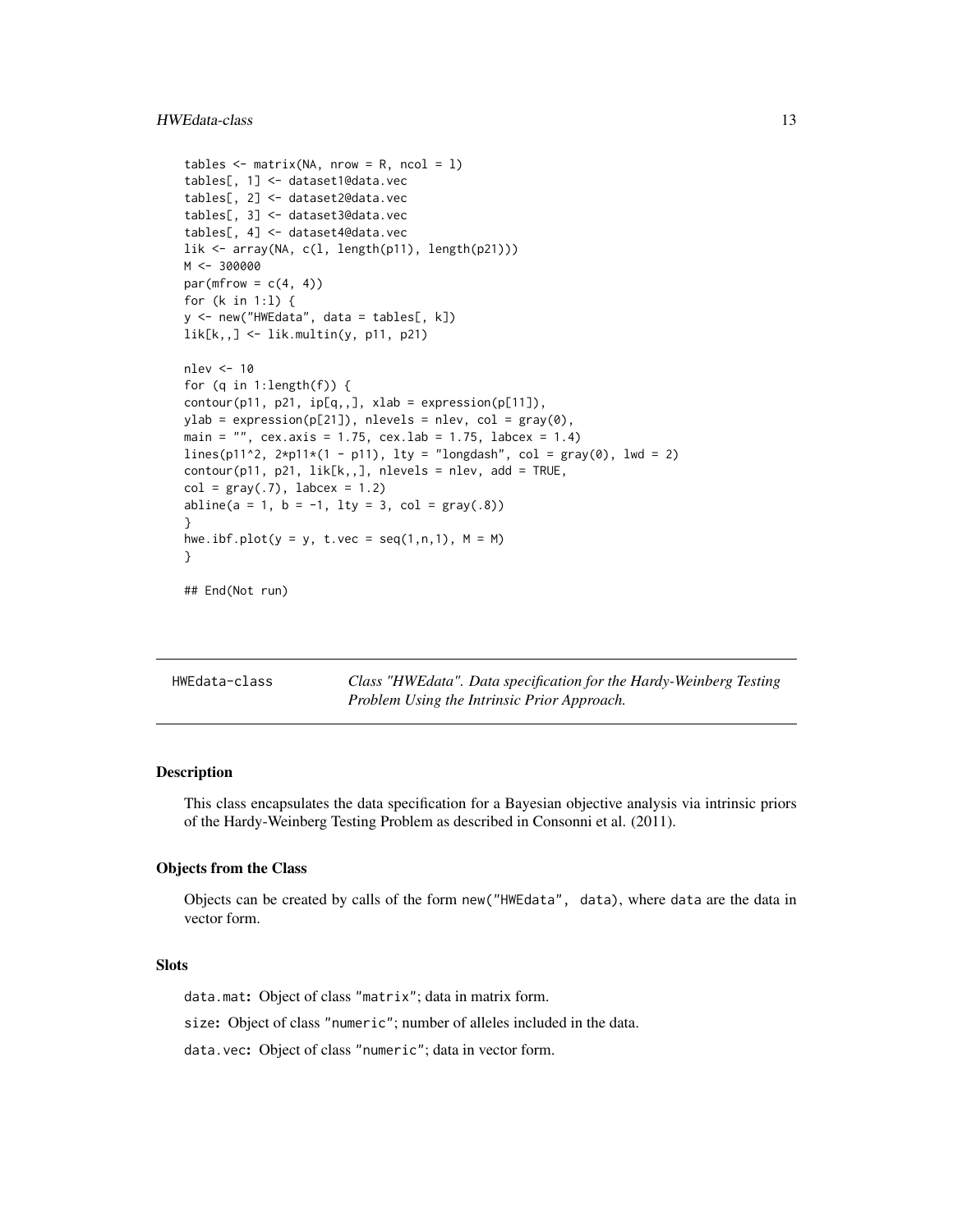#### <span id="page-13-0"></span>Methods

plot signature( $x =$  "HWEdata",  $y =$  "missing"): Provides a pictorial representation for a sample of genotype counts.

summary signature(object = "HWEdata"): Extracts the contents of an [HWEdata](#page-12-1) object.

## Author(s)

Sergio Venturini <sergio.venturini@unibocconi.it>

## References

Consonni, G., Moreno, E., and Venturini, S. (2011). "Testing Hardy-Weinberg equilibrium: an objective Bayesian analysis". Statistics in Medicine, 30, 62–74. [http://onlinelibrary.wiley.](http://onlinelibrary.wiley.com/doi/10.1002/sim.4084/abstract) [com/doi/10.1002/sim.4084/abstract](http://onlinelibrary.wiley.com/doi/10.1002/sim.4084/abstract)

## See Also

[hwe.ibf](#page-7-1), [hwe.ibf.mc](#page-9-1), [hwe.ibf.plot](#page-10-1).

#### Examples

```
data.tmp <- c(3, 9, 8)
dataset <- new("HWEdata", data = data.tmp)
```

| HWEintr-class | Class "HWEintr". Result for the Hardy-Weinberg Testing Problem Us- |
|---------------|--------------------------------------------------------------------|
|               | ing the Intrinsic Prior Approach.                                  |

## <span id="page-13-1"></span>Description

This class encapsulates the results of a Bayesian objective analysis via intrinsic priors for the Hardy-Weinberg Testing Problem as described in Consonni et al. (2011).

## Objects from the Class

Objects can be created by calls of the form new("HWEintr", bf, npp, draws, data), but most often as the result of a call to [hwe.ibf](#page-7-1) or to [hwe.ibf.mc](#page-9-1).

## **Slots**

bf: Object of class "numeric"; Bayes factor based on intrinsic priors.

npp: Object of class "numeric"; posterior probability of the null Hardy-Weinberg model.

draws: Object of class "numeric"; individual terms of the Monte Carlo sum using importance sampling.

data.mat: Object of class "matrix"; original data in matrix form.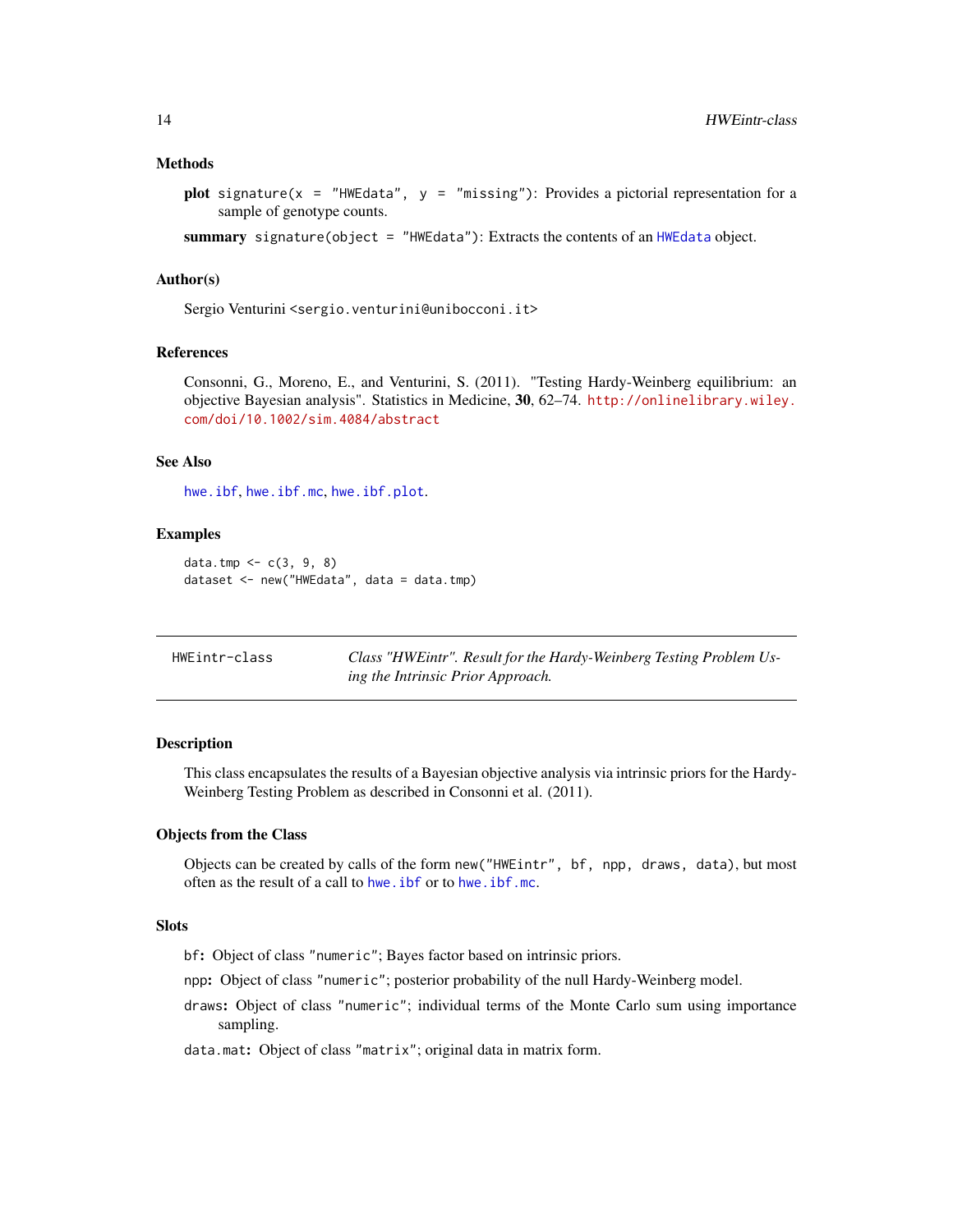## <span id="page-14-0"></span>Methods

plot signature(x = "HWEintr",  $y =$  "missing"): Provides a graphical representation of the estimates.

summary signature(object = "HWEintr"): Summarizes the information about the estimates.

#### Author(s)

Sergio Venturini <sergio.venturini@unibocconi.it>

## References

Consonni, G., Moreno, E., and Venturini, S. (2011). "Testing Hardy-Weinberg equilibrium: an objective Bayesian analysis". Statistics in Medicine, 30, 62–74. [http://onlinelibrary.wiley.](http://onlinelibrary.wiley.com/doi/10.1002/sim.4084/abstract) [com/doi/10.1002/sim.4084/abstract](http://onlinelibrary.wiley.com/doi/10.1002/sim.4084/abstract)

## See Also

[hwe.ibf](#page-7-1), [hwe.ibf.mc](#page-9-1), [hwe.ibf.plot](#page-10-1).

<span id="page-14-1"></span>ip.2 *Graph of the (Unconditional) Intrinsic Prior for a Two Alleles Dataset*

#### **Description**

This function produces the 3D-plot for the (unconditional) intrinsic prior based on a sample of two alleles data as described in Consonni et al. (2011).

## Usage

 $ip.2(t, k = 30)$ 

## Arguments

| training sample size.                                                              |
|------------------------------------------------------------------------------------|
| number of grid points for the alleles frequencies at which the prior is evaluated. |

#### Value

No object is returned by this function.

## Note

This function provides the plot of the (unconditional) intrinsic prior only for two alleles data.

## Author(s)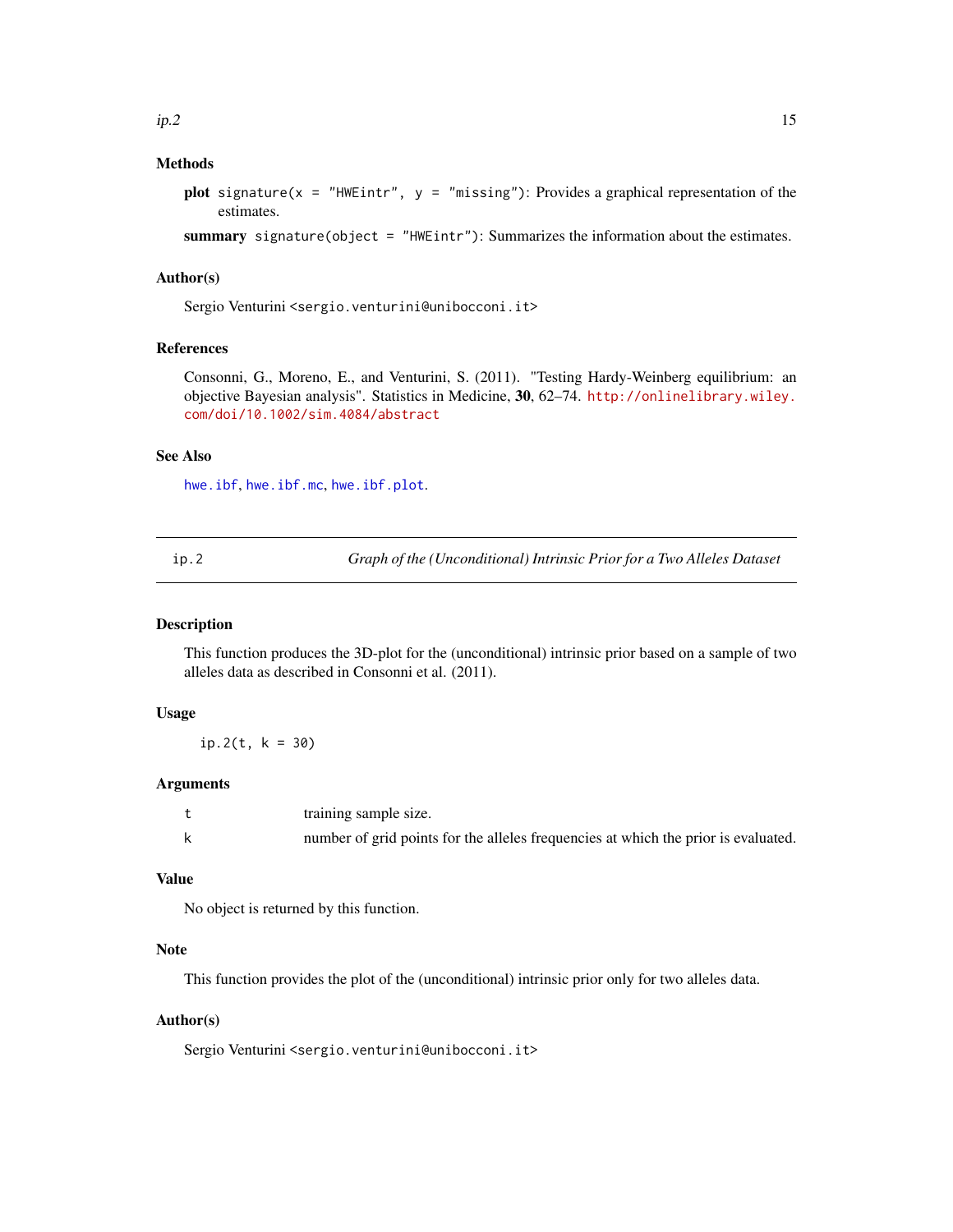#### <span id="page-15-0"></span>References

Consonni, G., Moreno, E., and Venturini, S. (2011). "Testing Hardy-Weinberg equilibrium: an objective Bayesian analysis". Statistics in Medicine, 30, 62–74. [http://onlinelibrary.wiley.](http://onlinelibrary.wiley.com/doi/10.1002/sim.4084/abstract) [com/doi/10.1002/sim.4084/abstract](http://onlinelibrary.wiley.com/doi/10.1002/sim.4084/abstract)

## See Also

[cip.2](#page-2-1), [plot-methods](#page-20-1).

## Examples

```
## Not run:
# ATTENTION: the following code may take a long time to run! #
### The following code reproduces Figure 3 in Consonni et al. (2011) ###
t < -30ip.2(t, 40)
## End(Not run)
```
ip.tmp *Utility Function*

## Description

This function provides the calculations needed to plot the (unconditional) intrinsic prior based for a two alleles dataset as described in Consonni et al. (2011).

## Usage

ip.tmp(p11, p21, t)

## Arguments

| p11 | gentotype proportion for the the pair of alleles $A_1A_1$ . |
|-----|-------------------------------------------------------------|
| p21 | gentotype proportion for the the pair of alleles $A_2A_1$ . |
|     | training sample size.                                       |

## Value

ip.tmp returns the value of the (unconditional) intrinsic prior evaluated at the arguments values.

## Author(s)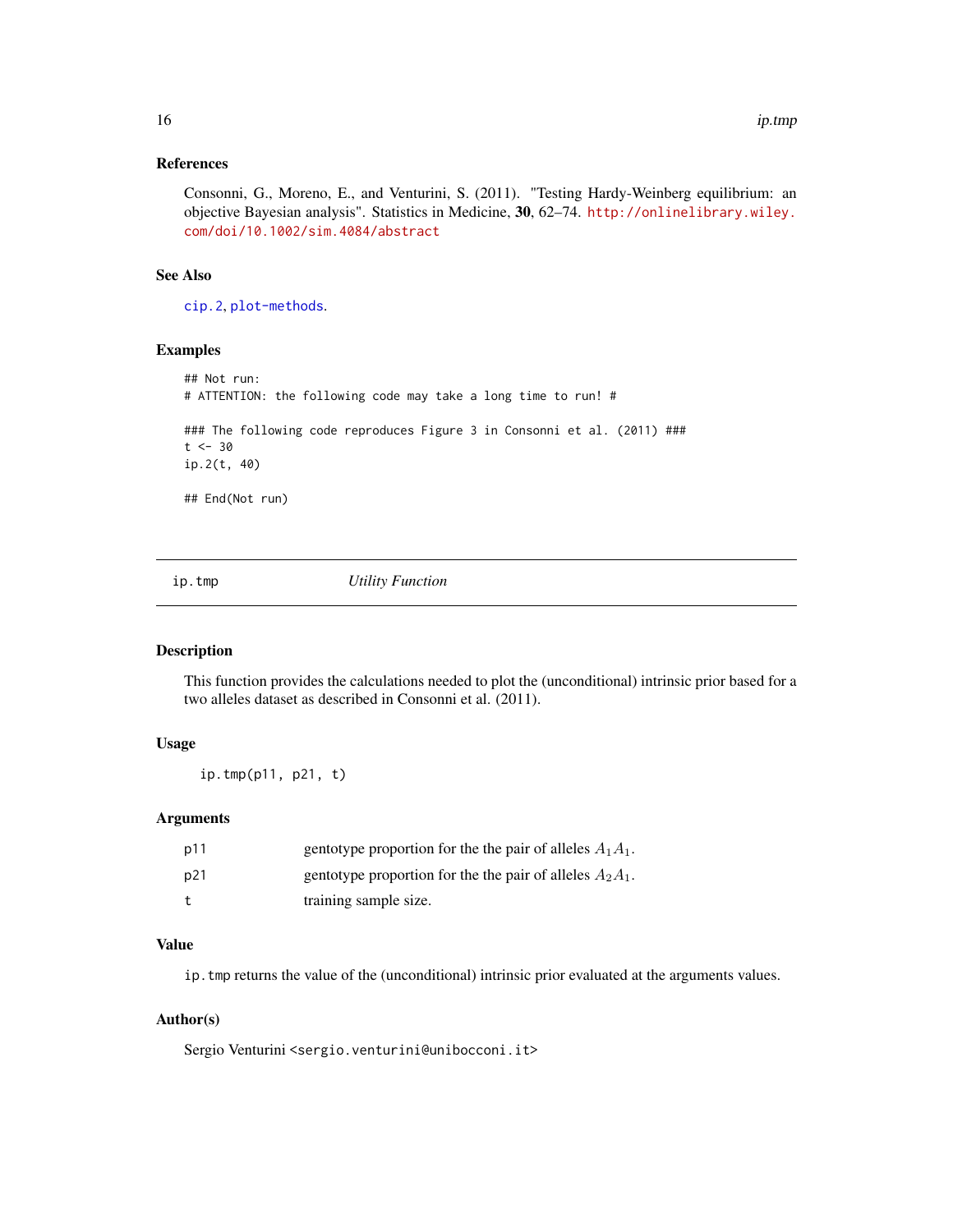#### <span id="page-16-0"></span>lik.multin 17

## References

Consonni, G., Moreno, E., and Venturini, S. (2011). "Testing Hardy-Weinberg equilibrium: an objective Bayesian analysis". Statistics in Medicine, 30, 62–74. [http://onlinelibrary.wiley.](http://onlinelibrary.wiley.com/doi/10.1002/sim.4084/abstract) [com/doi/10.1002/sim.4084/abstract](http://onlinelibrary.wiley.com/doi/10.1002/sim.4084/abstract)

## See Also

[ip.2](#page-14-1), [plot-methods](#page-20-1).

lik.multin *Utility Function*

## Description

This function provides the value of the likelihood function of the full (unrestricted) model, as described in Consonni et al. (2011).

## Usage

lik.multin(y, p11, p21)

#### Arguments

|     | an object of class "HWEdata".                        |
|-----|------------------------------------------------------|
| p11 | gentotype proportion for the alleles pair $A_1A_1$ . |
| p21 | gentotype proportion for the alleles pair $A_2A_1$ . |

## Details

This function has been used to generate the likelihood contours that appear in Figure 4 of Consonni et al. (2011) (see the example below).

## Value

This function returns the numerical value of the likelihood in correspondence of the argument values.

## Note

This function provides the likelihood function value only for the two alleles case.

## Author(s)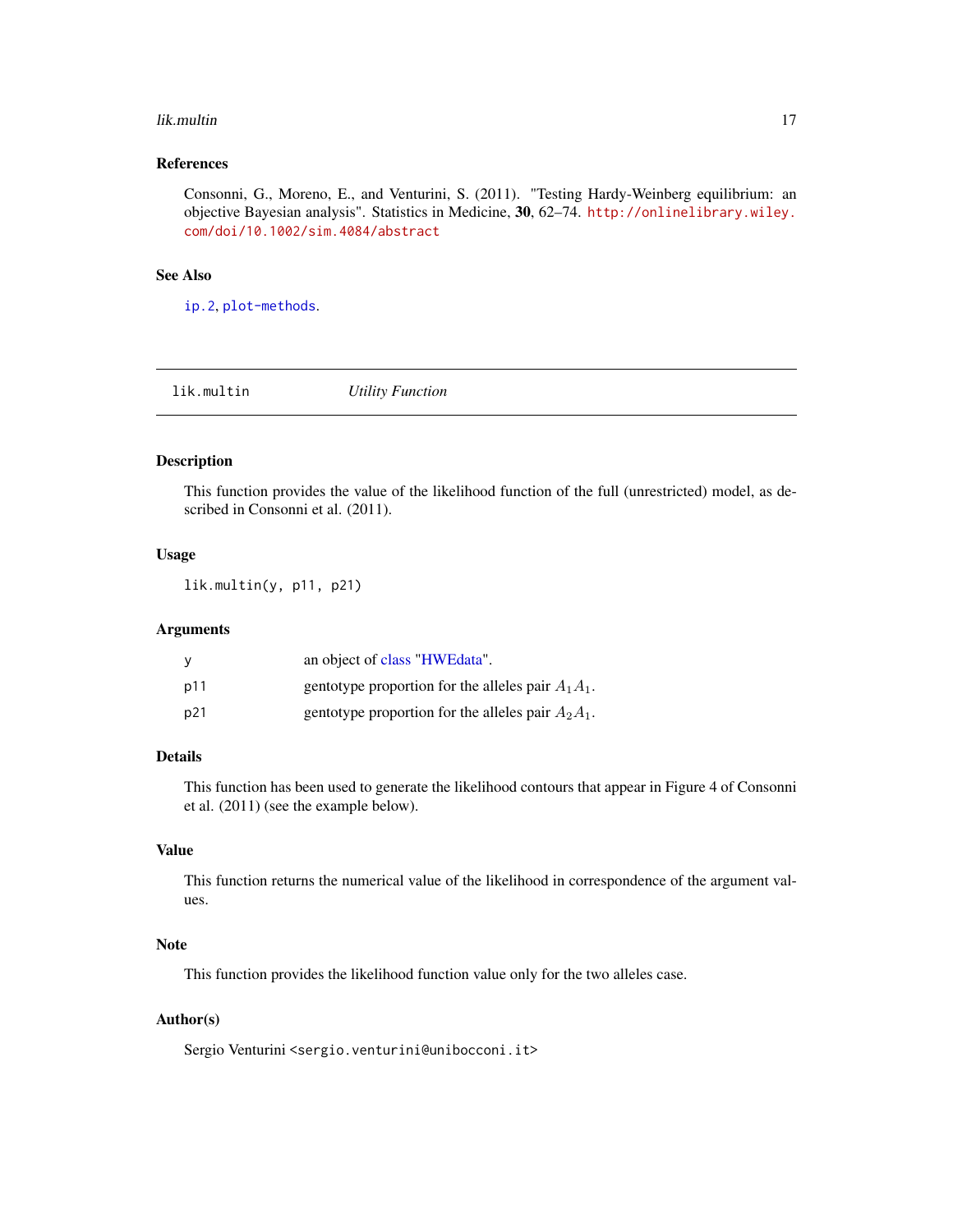#### <span id="page-17-0"></span>References

Consonni, G., Moreno, E., and Venturini, S. (2011). "Testing Hardy-Weinberg equilibrium: an objective Bayesian analysis". Statistics in Medicine, 30, 62–74. [http://onlinelibrary.wiley.](http://onlinelibrary.wiley.com/doi/10.1002/sim.4084/abstract) [com/doi/10.1002/sim.4084/abstract](http://onlinelibrary.wiley.com/doi/10.1002/sim.4084/abstract)

## See Also

[hwe.ibf](#page-7-1), [hwe.ibf.mc](#page-9-1), [hwe.ibf.plot](#page-10-1).

```
# The following code reproduces Figure 4 in Consonni et al. (2011) #
## Not run:
# ATTENTION: it may take a long time to run! #
data(simdata)
n <- sum(dataset1@data.vec, na.rm = TRUE)
f \leftarrow c(.1,.5,1)t \le round(f * n)
p11 <- p21 <- seq(0,1,length.out=100)
ip <- array(NA,c(length(f),length(p11),length(p21)))
for (k in 1:length(f)) {
ip[k, ] \leftarrow outer(X = p11, Y = p21, FUN = Vectorize(ip.tmp), t[k])print(paste(k," / ",length(f),sep=""), quote = FALSE)
}
r < -2R \leq -r*(r + 1)/21 < -4tables \leq matrix(NA, nrow = R, ncol = 1)
tables[, 1] <- dataset1@data.vec
tables[, 2] <- dataset2@data.vec
tables[, 3] <- dataset3@data.vec
tables[, 4] <- dataset4@data.vec
lik <- array(NA, c(l, length(p11), length(p21)))
M < -300000par(mfrow = c(4, 4))for (k in 1:l) {
y <- new("HWEdata", data = tables[, k])
lik[k, ] \leftarrow lik.multin(y, p11, p21)nlev <- 10
for (q in 1:length(f)) {
contour(p11, p21, ip[q, 1, xlab = expression(p[11]),ylab = expression(p[21]), nlevels = nlev, col = gray(0),
main = ", cex.axis = 1.75, cex.lab = 1.75, labcex = 1.4)
lines(p11^2, 2*pi1*(1 - p11), lty = "longdash", col = gray(0), lwd = 2)
contour(p11, p21, lik[k,,], nlevels = nlev, add = TRUE,col = gray(.7), labcex = 1.2)
abline(a = 1, b = -1, lty = 3, col = gray(.8))
}
hwe.ibf.plot(y = y, t.vec = seq(1,n,1), M = M)
```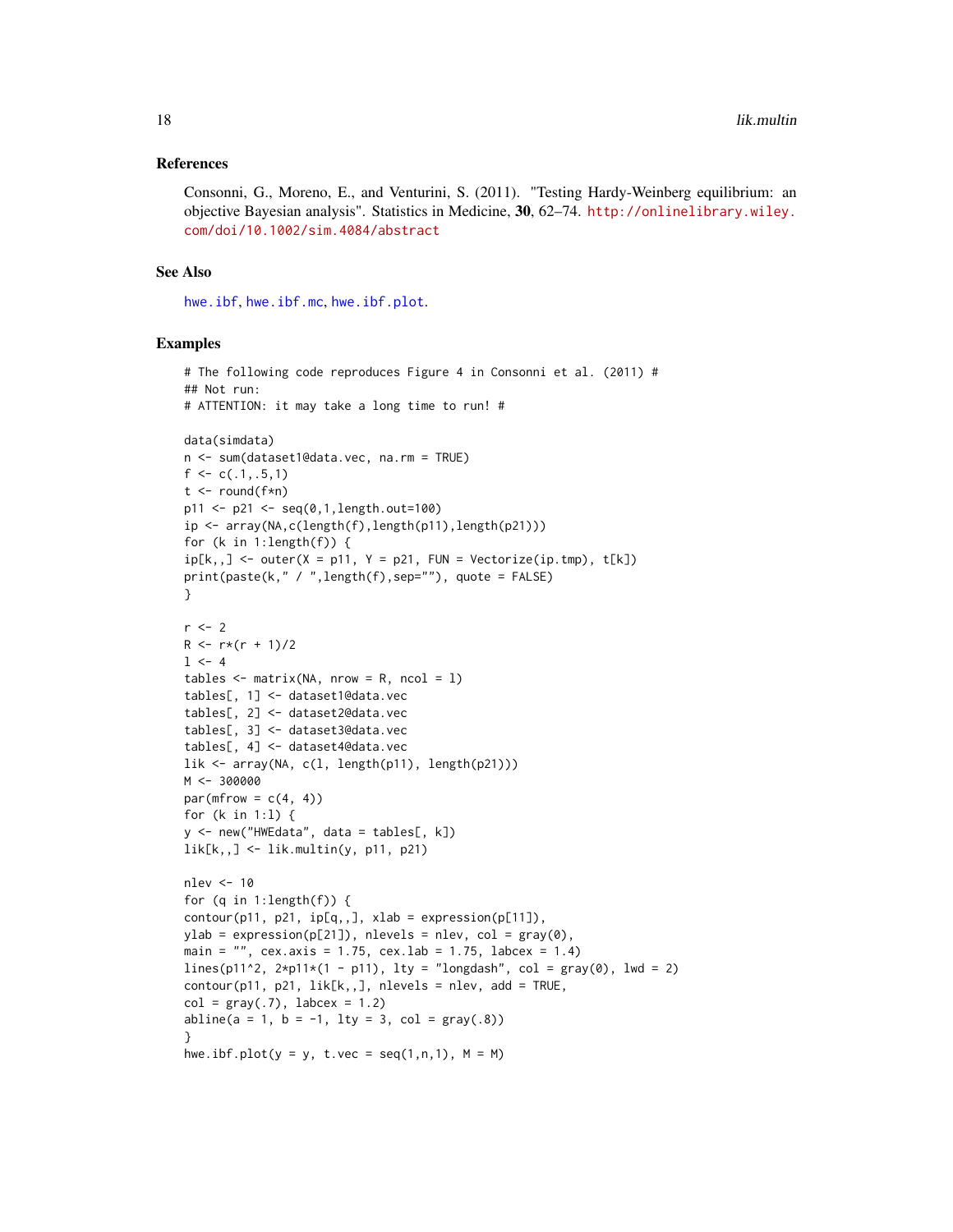#### <span id="page-18-0"></span>Lindley 19

```
}
## End(Not run)
```
#### Lindley *Lindley (1988) Two Alleles Data*

#### Description

Four samples of  $n = 100$  genotype counts previously discussed in previously analyzed by Lindley (1988). For the first three sets, the classical "exact" test rejects the null hypothesis of Hardy-Weinberg equilibrium with significance level below 3.4%, whereas for the last data set the Hardy-Weinberg model is not rejected, its p-value being around 20%.

#### Usage

data(Lindley)

## Format

Four objects of class [HWEdata](#page-12-1).

## Source

Consonni, G., Gutierrez-Pena, E. and Veronese, P. (2008), "Compatible priors for Bayesian model comparison with an application to the Hardy-Weinberg equilibrium model". Test, Vol. 17, No. 3, 585–605.

## References

Consonni, G., Moreno, E., and Venturini, S. (2011). "Testing Hardy-Weinberg equilibrium: an objective Bayesian analysis". Statistics in Medicine, 30, 62–74. [http://onlinelibrary.wiley.](http://onlinelibrary.wiley.com/doi/10.1002/sim.4084/abstract) [com/doi/10.1002/sim.4084/abstract](http://onlinelibrary.wiley.com/doi/10.1002/sim.4084/abstract) Guo, S.W. and Thompson, E.A. (1992), "Performing the Exact Test of Hardy-Weinberg Proportion for Multiple Alleles". Biometrics, 49, 361–372. Lindley D.V. (1988), "Statistical inference concerning Hardy-Weinberg equilibrium". In: Bernardo, J.M., DeGroot, M.H., Lindley, D.V. and Smith, A.F.M. (eds.), "Bayesian statistics 3". Oxford University Press, 307–326.

```
## Not run:
# ATTENTION: the following code may take a long time to run! #
data(Lindley)
hwe.ibf.exact <- Vectorize(hwe.ibf, "t")
f \leftarrow \text{seq(.05, 1, .05)}n <- sum(dataL1@data.vec, na.rm = TRUE)
# Dataset 1 #
```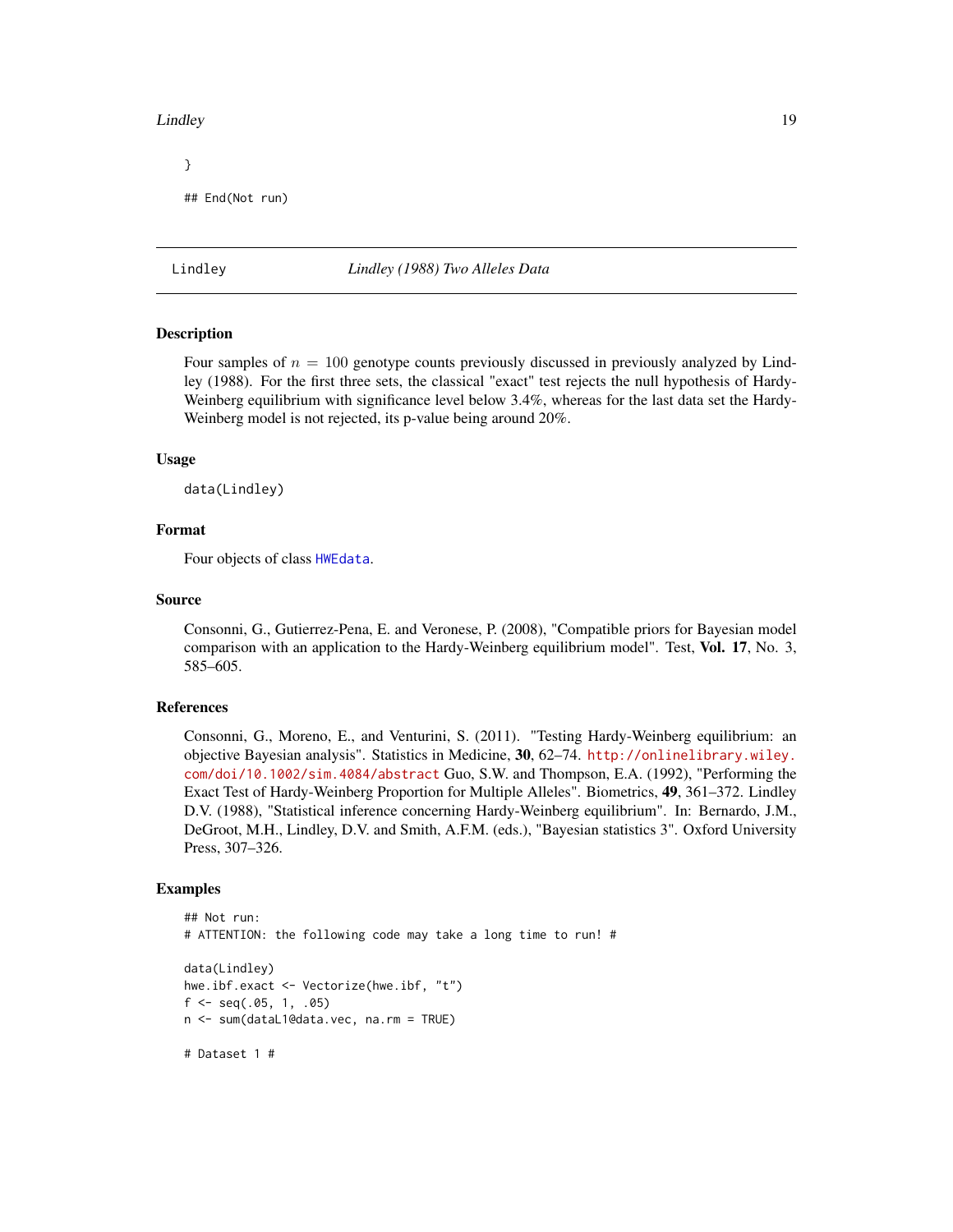```
plot(dataL1)
npp {\text{.exact}} \leq 1/(1 + \text{hwe} \cdot \text{ibf} \cdot \text{exact}(\text{round}(f * n), y = \text{dataL1}))npp.std \leftarrow 1/(1 + hwe.bf(dataL1))plot(f, npp.exact, type="l", lwd = 2, xlab = "f = t/n",
ylab = "Null posterior probability")
abline(h = npp.std, col = gray(.5), lty = "longdash")# Dataset 2 #
plot(dataL2)
npp {\text{.exact}} < -1/(1 + \text{hwe} \cdot \text{ibf} \cdot \text{exact}(\text{round}(f*n), y = \text{dataL2}))npp.std \leftarrow 1/(1 + hwe.bf(dataL2))plot(f, npp.exact, type="l", lwd = 2, xlab = "f = t/n",
ylab = "Null posterior probability")
abline(h = npp.std, col = gray(.5), lty = "longdash")# Dataset 3 #
plot(dataL3)
npp.exact <- 1/(1 + hwe.ibf.exact(round(f*n), y = dataL3))npp.std \leq 1/(1 + hwe.bf(dataL3))plot(f, npp.exact, type="l", lwd = 2, xlab = "f = t/n",
ylab = "Null posterior probability")
abline(h = npp.std, col = gray(.5), lty = "longdash")
# Dataset 4 #
plot(dataL4)
npp {\text{.exact}} < -1/(1 + hwe {\text{.ibf.exact}}(round(f*n), y = dataL4))npp.std \leftarrow 1/(1 + hwe.bf(dataL4))plot(f, npp.exact, type="l", lwd = 2, xlab = "f = t/n",
ylab = "Null posterior probability")
abline(h = npp.std, col = gray(.5), lty = "longdash")
```

```
## End(Not run)
```
LouisDempster *Louis and Dempster (1987) Four Alleles Data*

#### Description

Sample of  $n = 45$  genotype counts previously discussed in Louis and Dempster (1987) and Guo and Thompson (1992, Example 1). These data are described in Thomson et al. (1986) and concern the antigen class of 45 French type 1 diabetes patients, with the classes being DR1, DR3, DR4, and Y, a fourth class corresponding to all other antigens.

## Usage

data(LouisDempster)

## Format

An object of class [HWEdata](#page-12-1).

<span id="page-19-0"></span>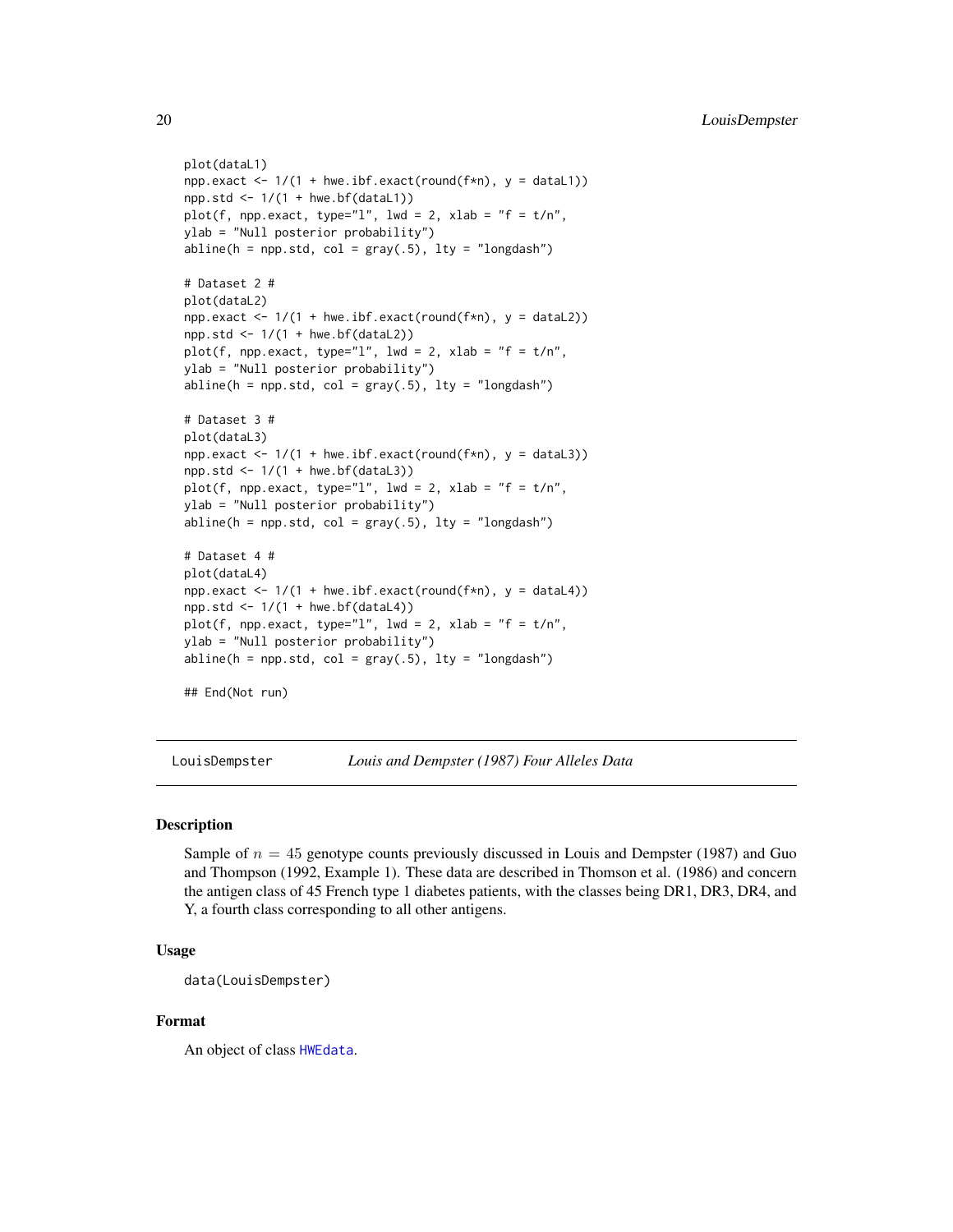#### <span id="page-20-0"></span>plot-methods 21

#### Source

Louis, E. and Dempster, E. (1987), "An Exact Test for Hardy-Weinberg and Multiple Alleles". Biometrics Vol. 43, No. 4, 805–811.

#### References

Consonni, G., Moreno, E., and Venturini, S. (2011). "Testing Hardy-Weinberg equilibrium: an objective Bayesian analysis". Statistics in Medicine, 30, 62–74. [http://onlinelibrary.wiley.](http://onlinelibrary.wiley.com/doi/10.1002/sim.4084/abstract) [com/doi/10.1002/sim.4084/abstract](http://onlinelibrary.wiley.com/doi/10.1002/sim.4084/abstract) Guo, S.W. and Thompson, E.A. (1992), "Performing the Exact Test of Hardy-Weinberg Proportion for Multiple Alleles". Biometrics, Vol. 49, No. 2, 361– 372. Thomson, G., Klitz, W., Louis, E., Lo, S., Bertrams, L., Baur, M., and Neugebauer, M. (1986), "HLA and IDDM predisposition: New aspects". Genetic Epidemiology, Vol. 1, No. 2, 363–368.

#### Examples

```
# Example 1 #
## Not run:
# ATTENTION: the following code may take a long time to run! #
data(LouisDempster)
plot(LouisDempster)
n <- sum(LouisDempster@data.vec, na.rm = TRUE)
out \leq hwe.ibf.mc(LouisDempster, t = n/2, M = 100000, verbose = TRUE)
summary(out, plot = TRUE)
## End(Not run)
# Example 2 #
## Not run:
# ATTENTION: the following code may take a long time to run! #
M < -300000f \leq -\text{seq}(.1, 1, .05)n <- sum(LouisDempster@data.vec, na.rm = TRUE)
out \leq hwe.ibf.plot(y = LouisDempster, t.vec = round(f*n), M = M)
## End(Not run)
```
<span id="page-20-1"></span>plot-methods *Plot of Hardy-Weinberg Data and Analysis*

#### Description

Methods for function plot in Package 'graphics' to be used with ["HWEdata"](#page-12-1) and ["HWEintr"](#page-13-1) objects.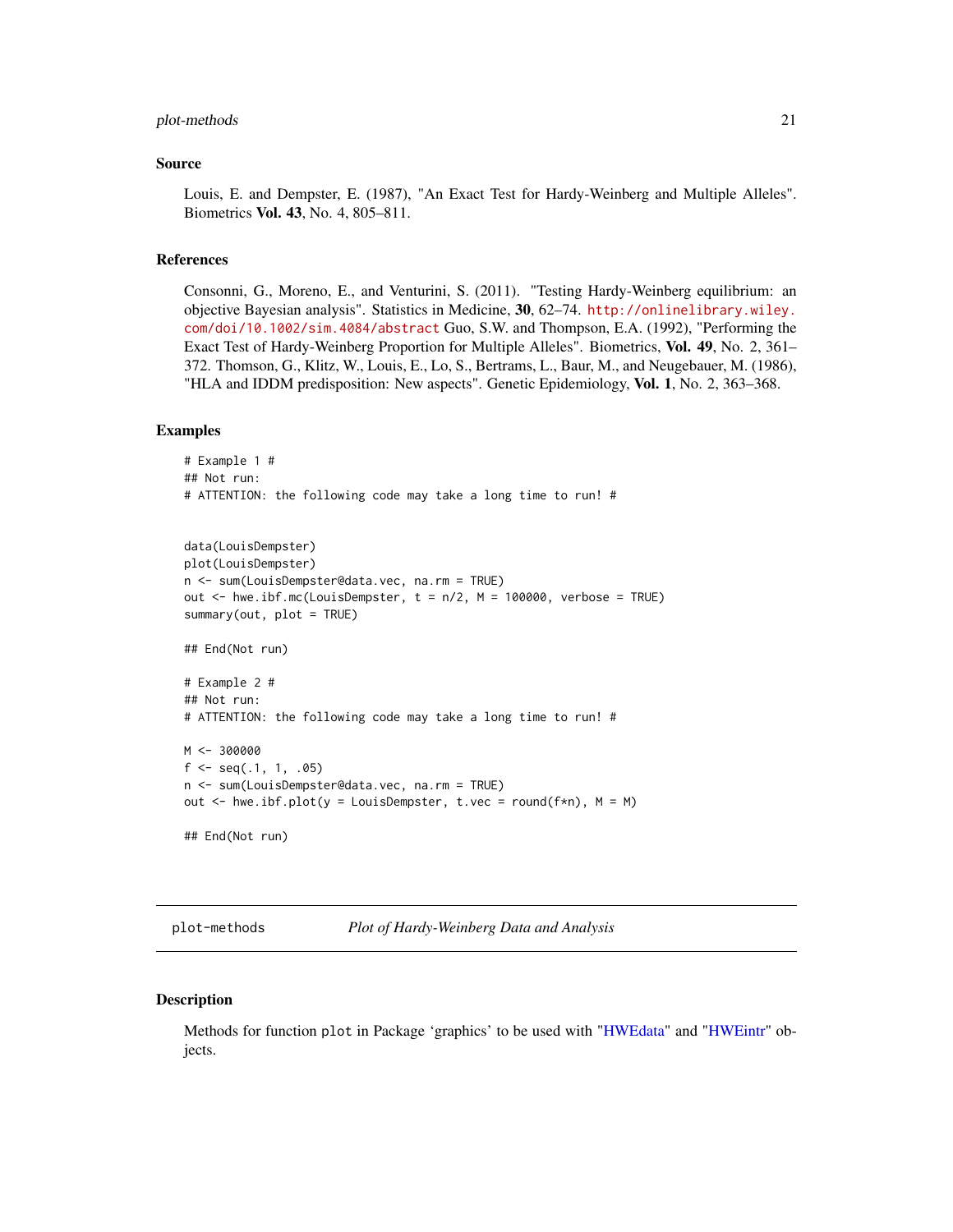## <span id="page-21-0"></span>Methods

```
signature(x ="HWEdata", y = "missing") Pictorial representation for a "HWEdata" object.
```

```
signature(x = "HWEintr", y = "missing") Graphical representation of Monte Carlo sums
    for a "HWEintr" object.
```
## Author(s)

Sergio Venturini <sergio.venturini@unibocconi.it>

#### References

Consonni, G., Moreno, E., and Venturini, S. (2011). "Testing Hardy-Weinberg equilibrium: an objective Bayesian analysis". Statistics in Medicine, 30, 62–74. [http://onlinelibrary.wiley.](http://onlinelibrary.wiley.com/doi/10.1002/sim.4084/abstract) [com/doi/10.1002/sim.4084/abstract](http://onlinelibrary.wiley.com/doi/10.1002/sim.4084/abstract)

## See Also

[hwe.ibf](#page-7-1), [hwe.ibf.mc](#page-9-1), [hwe.ibf.plot](#page-10-1).

simdata *Two Alleles Simulated Data*

#### Description

Four different samples of  $n = 20$  genotype counts simulated under the Hardy-Weinberg equilibrium model.

#### Usage

data(simdata)

## Format

Four objects of class [HWEdata](#page-12-1).

## References

Consonni, G., Moreno, E., and Venturini, S. (2011). "Testing Hardy-Weinberg equilibrium: an objective Bayesian analysis". Statistics in Medicine, 30, 62–74. [http://onlinelibrary.wiley.](http://onlinelibrary.wiley.com/doi/10.1002/sim.4084/abstract) [com/doi/10.1002/sim.4084/abstract](http://onlinelibrary.wiley.com/doi/10.1002/sim.4084/abstract)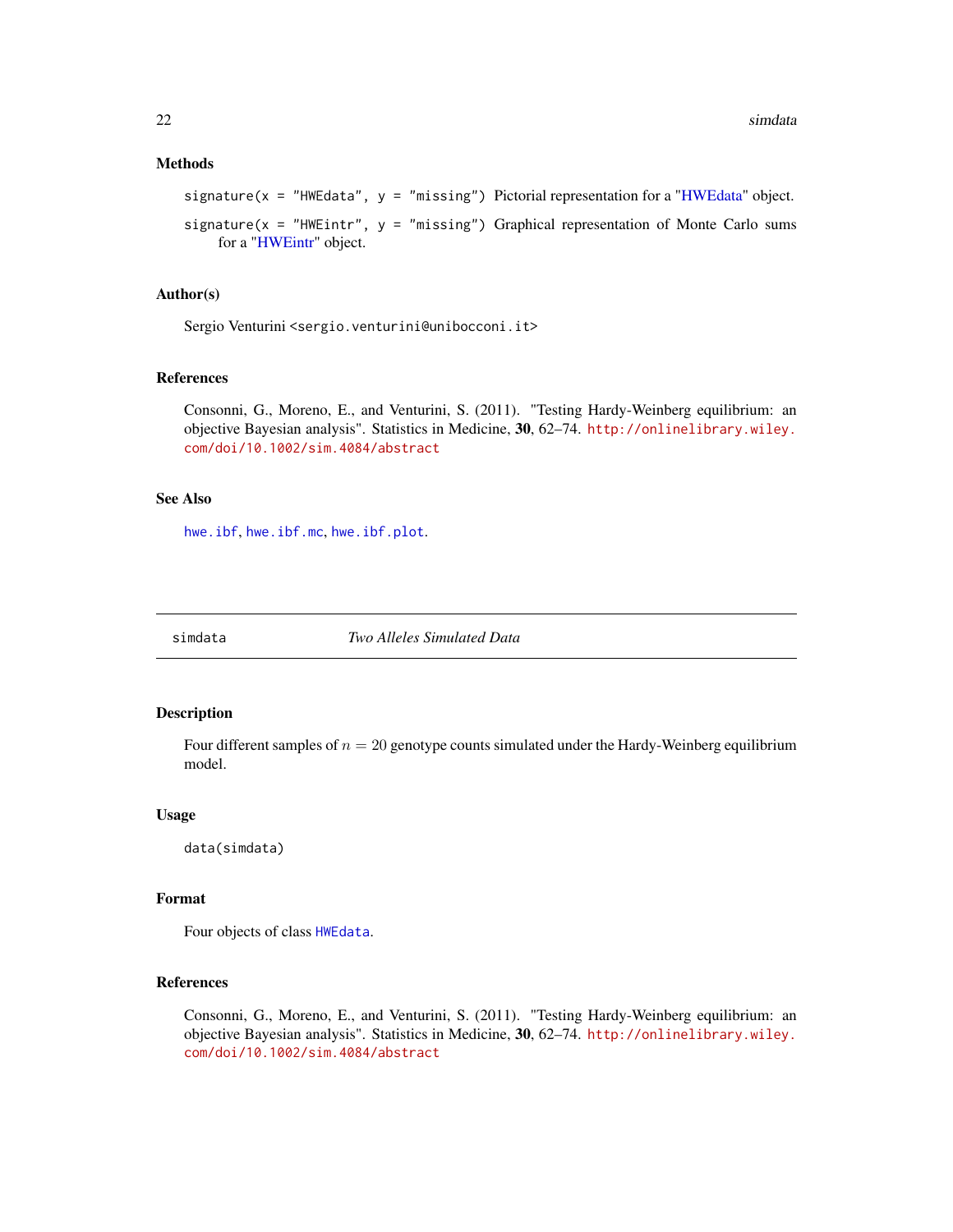#### simdata 23

```
data(simdata)
summary(dataset1)
plot(dataset1)
summary(dataset2)
plot(dataset2)
summary(dataset3)
plot(dataset3)
summary(dataset4)
plot(dataset4)
# The following code reproduces Figure 4 in Consonni et al. (2011) #
## Not run:
# ATTENTION: it may take a long time to run! #
n <- sum(dataset1@data.vec, na.rm = TRUE)
f \leftarrow c(.1,.5,1)t \le round(f * n)
p11 <- p21 <- seq(0,1,length.out=100)
ip <- array(NA,c(length(f),length(p11),length(p21)))
for (k in 1:length(f)) {
ip[k, ] \leftarrow outer(X = p11, Y = p21, FUN = Vectorize(ip.tmp), t[k])print(paste(k," / ",length(f),sep=""), quote = FALSE)
}
r \leq -2R \leq -r*(r + 1)/21 < -4tables \leq matrix(NA, nrow = R, ncol = 1)
tables[, 1] <- dataset1@data.vec
tables[, 2] <- dataset2@data.vec
tables[, 3] <- dataset3@data.vec
tables[, 4] <- dataset4@data.vec
lik <- array(NA, c(l, length(p11), length(p21)))
M <- 300000
par(mfrow = c(4, 4))for (k in 1:l) {
y <- new("HWEdata", data = tables[, k])
lik[k, ] \leftarrow lik.multin(y, p11, p21)nlev <- 10
for (q in 1:length(f)) {
contour(p11, p21, ip[q,], xlab = expression(p[11]),ylab = expression(p[21]), nlevels = nlev, col = gray(0),
main = ", cex.axis = 1.75, cex.lab = 1.75, labcex = 1.4)
lines(p11^2, 2*pi1*(1 - p11), 1ty = "longdash", col = gray(0), 1wd = 2)contour(p11, p21, lik[k,,], nlevels = nlev, add = TRUE,col = gray(.7), labcex = 1.2)
abline(a = 1, b = -1, lty = 3, col = gray(.8))
}
hwe.ibf.plot(y = y, t.vec = seq(1,n,1), M = M)
}
```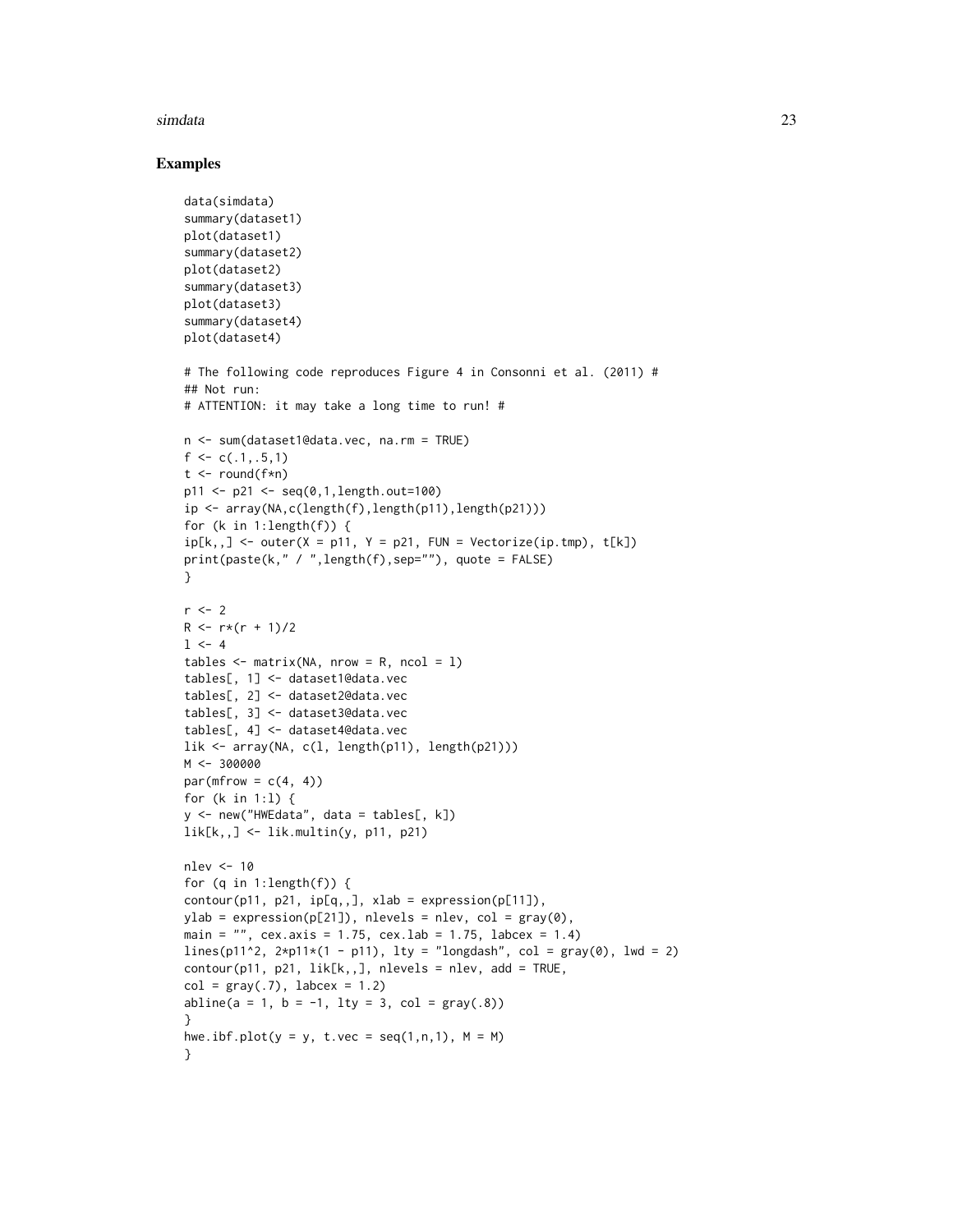```
## End(Not run)
```
summary-methods *Summary of Hardy-Weinberg Data and Analysis*

#### **Description**

Methods for function summary in Package 'base' to be used with ["HWEdata"](#page-12-1) and ["HWEintr"](#page-13-1) objects.

#### Methods

signature(object = "HWEdata") Extracts the slots of a ["HWEdata"](#page-12-1) object.

signature(object = ["HWEintr"](#page-13-1)) Extracts the slots of a "HWEintr" object.

#### Author(s)

Sergio Venturini <sergio.venturini@unibocconi.it>

## References

Consonni, G., Moreno, E., and Venturini, S. (2011). "Testing Hardy-Weinberg equilibrium: an objective Bayesian analysis". Statistics in Medicine, 30, 62–74. [http://onlinelibrary.wiley.](http://onlinelibrary.wiley.com/doi/10.1002/sim.4084/abstract) [com/doi/10.1002/sim.4084/abstract](http://onlinelibrary.wiley.com/doi/10.1002/sim.4084/abstract)

#### See Also

[hwe.ibf](#page-7-1), [hwe.ibf.mc](#page-9-1), [hwe.ibf.plot](#page-10-1).

Wordsworth *Wordsworth et al. (1992) Four Alleles Data*

#### **Description**

Sample of  $n = 230$  genotype counts discussed in Lauretto et al. (2009, Example 3). These data come from a rheumatoid arthritis (RA) study performed by Wordsworth et al. (1992), where two hundred and thirty RA patients were genotyped for the HLA-DR locus. The DR4 allele was subdivided into Dw4, Dw14 and other subtypes. DRX represents all non-DR1, non-Dw4, non-Dw14 alleles.

#### Usage

data(Wordsworth)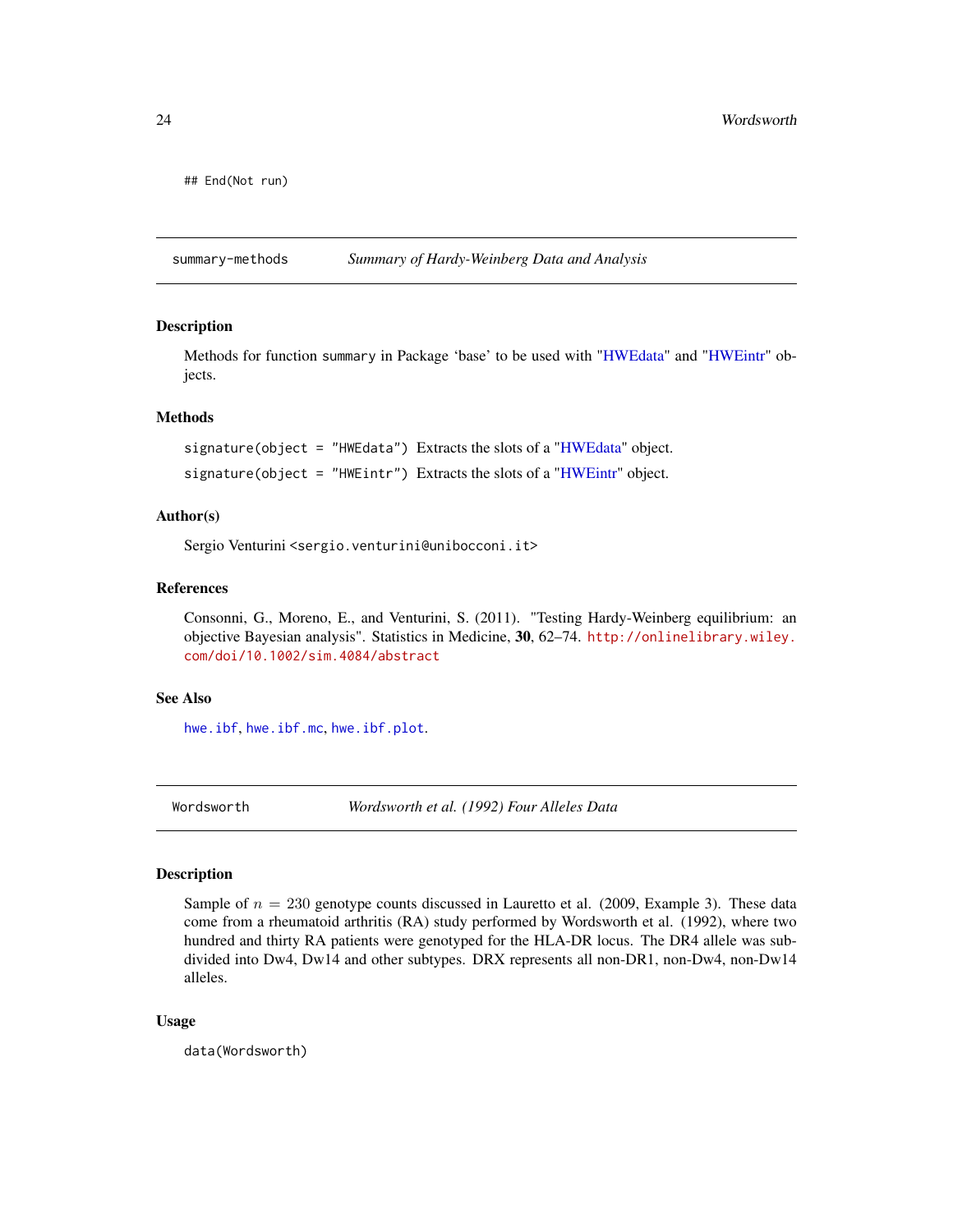#### <span id="page-24-0"></span>Wordsworth 25

## Format

An object of class [HWEdata](#page-12-1).

#### Source

Lauretto, M.S., Nakano, F., Faria, S.R., Pereira, C.A.B. and Stern, J.M. (2009), "A straightforward multiallelic significance test for the Hardy-Weinberg equilibrium law". Genetics and Molecular Biology, Vol. 32, No. 3, 619–625.

## References

Consonni, G., Moreno, E., and Venturini, S. (2011). "Testing Hardy-Weinberg equilibrium: an objective Bayesian analysis". Statistics in Medicine, 30, 62–74. [http://onlinelibrary.wiley.](http://onlinelibrary.wiley.com/doi/10.1002/sim.4084/abstract) [com/doi/10.1002/sim.4084/abstract](http://onlinelibrary.wiley.com/doi/10.1002/sim.4084/abstract) Wordsworth, P., Pile, K.D., Buckley, J.D., Lanchbury, J.S.S., Ollier, B., Lathrop, M. and Bell, J.I. (1992), "HLA heterozygosity contributes to susceptibility to rheumatoid arthritis". American Journal of Human Genetics, 51, 3, 585–591.

## Examples

```
# Example 1 #
## Not run:
# ATTENTION: the following code may take a long time to run! #
data(Wordsworth)
plot(Wordsworth)
n <- sum(Wordsworth@data.vec, na.rm = TRUE)
out \leq hwe.ibf.mc(Wordsworth, t = n/2, M = 100000, verbose = TRUE)
summary(out, plot = TRUE)
## End(Not run)
# Example 2 #
## Not run:
# ATTENTION: the following code may take a long time to run! #
data(Wordsworth)
n <- sum(Wordsworth@data.vec, na.rm = TRUE)
M < -300000f \leftarrow seq(.1, 1, .05)out \leq hwe.ibf.plot(y = Wordsworth, t.vec = round(f*n), M = M)
```
## End(Not run)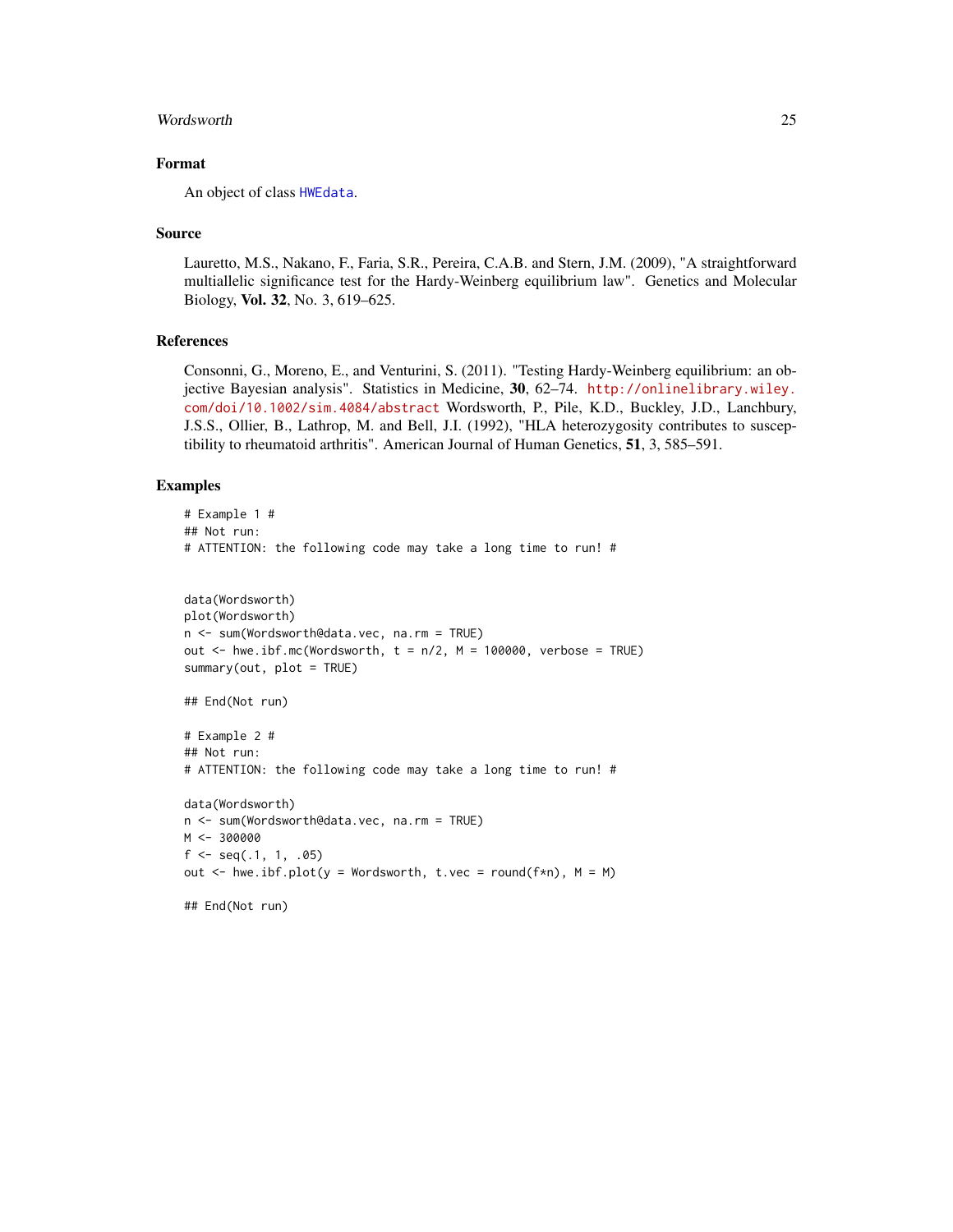# <span id="page-25-0"></span>Index

∗Topic Bayes Factor hwe.bf, [7](#page-6-0) hwe.ibf, [8](#page-7-0) hwe.ibf.mc, [10](#page-9-0) hwe.ibf.plot, [11](#page-10-0) HWEintrinsic-package, [2](#page-1-0) lik.multin, [17](#page-16-0) ∗Topic HWE cip.2, [3](#page-2-0) cip.tmp, [4](#page-3-0) GuoThompson8, [5](#page-4-0) GuoThompson9, [6](#page-5-0) hwe.bf, [7](#page-6-0) hwe.ibf, [8](#page-7-0) hwe.ibf.mc, [10](#page-9-0) hwe.ibf.plot, [11](#page-10-0) HWEintrinsic-package, [2](#page-1-0) ip.2, [15](#page-14-0) ip.tmp, [16](#page-15-0) lik.multin, [17](#page-16-0) Lindley, [19](#page-18-0) LouisDempster, [20](#page-19-0) simdata, [22](#page-21-0) Wordsworth, [24](#page-23-0) ∗Topic Hardy-Weinberg hwe.bf, [7](#page-6-0) hwe.ibf, [8](#page-7-0) hwe.ibf.mc, [10](#page-9-0) hwe.ibf.plot, [11](#page-10-0) HWEintrinsic-package, [2](#page-1-0) lik.multin, [17](#page-16-0) ∗Topic classes HWEdata-class, [13](#page-12-0) HWEintr-class, [14](#page-13-0) ∗Topic conditional intrinsic prior cip.2, [3](#page-2-0) cip.tmp, [4](#page-3-0) ∗Topic datasets GuoThompson8, [5](#page-4-0)

GuoThompson9, [6](#page-5-0) Lindley, [19](#page-18-0) LouisDempster, [20](#page-19-0) simdata, [22](#page-21-0) Wordsworth, [24](#page-23-0) ∗Topic intrinsic prior cip.2, [3](#page-2-0) cip.tmp, [4](#page-3-0) hwe.ibf, [8](#page-7-0) hwe.ibf.mc, [10](#page-9-0) hwe.ibf.plot, [11](#page-10-0) HWEintrinsic-package, [2](#page-1-0) ip.2, [15](#page-14-0) ip.tmp, [16](#page-15-0) lik.multin, [17](#page-16-0) plot-methods, [21](#page-20-0) summary-methods, [24](#page-23-0) ∗Topic methods HWEdata-class, [13](#page-12-0) HWEintr-class, [14](#page-13-0) plot-methods, [21](#page-20-0) summary-methods, [24](#page-23-0) ∗Topic plot cip.2, [3](#page-2-0) cip.tmp, [4](#page-3-0) ip.2, [15](#page-14-0) ip.tmp, [16](#page-15-0) ∗Topic unconditional intrinsic prior ip.2, [15](#page-14-0) ip.tmp, [16](#page-15-0) cip.2, [3,](#page-2-0) *[4](#page-3-0)*, *[16](#page-15-0)* cip.tmp, [4](#page-3-0) class, *[7,](#page-6-0) [8](#page-7-0)*, *[10,](#page-9-0) [11](#page-10-0)*, *[17](#page-16-0)* dataL1 *(*Lindley*)*, [19](#page-18-0) dataL2 *(*Lindley*)*, [19](#page-18-0) dataL3 *(*Lindley*)*, [19](#page-18-0) dataL4 *(*Lindley*)*, [19](#page-18-0)

dataset1 *(*simdata*)*, [22](#page-21-0)